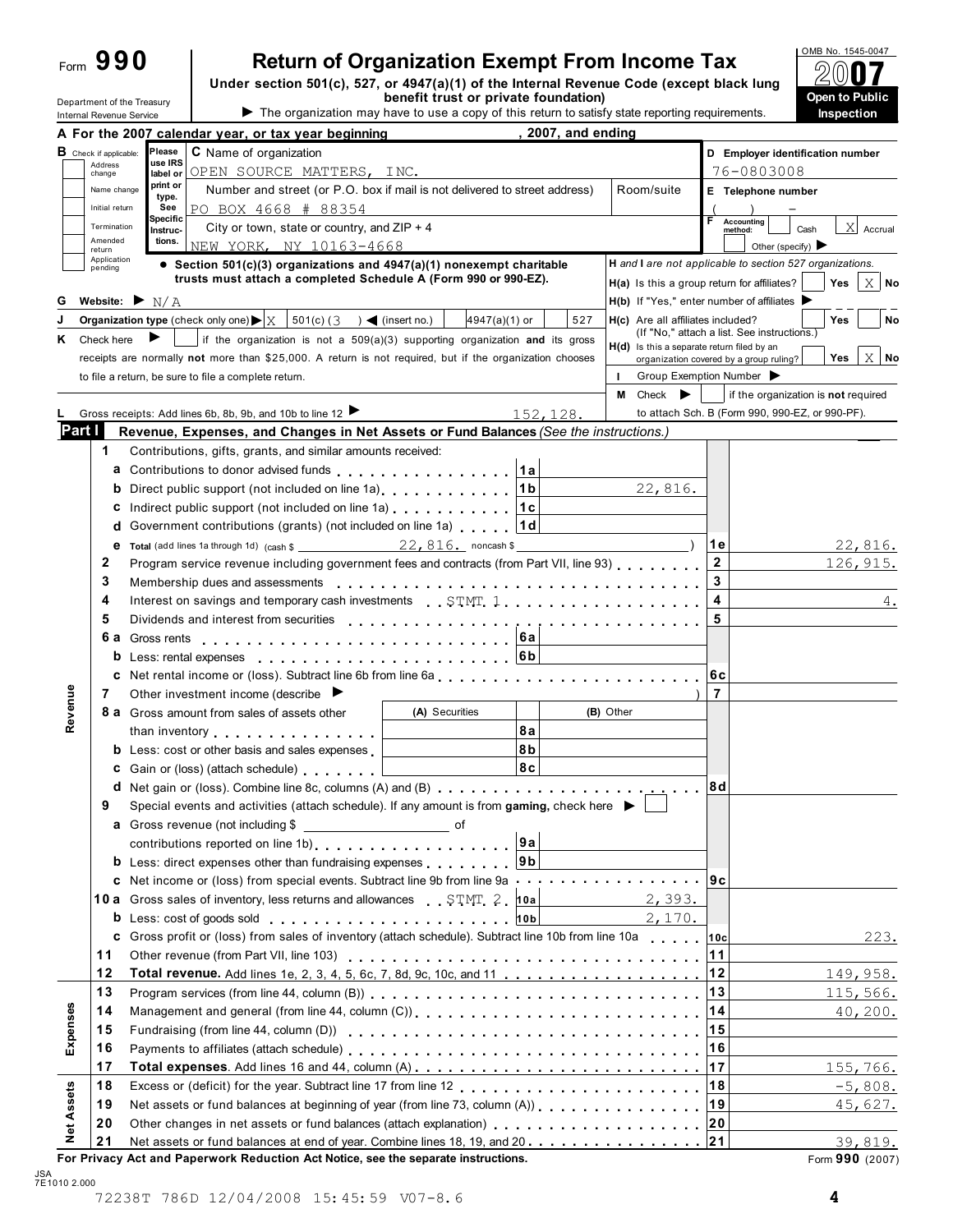| <b>Functional Expenses</b>                                                                                                                                                                                                                                                   |                                |           |                         | organizations and section 4947(a)(1) nonexempt charitable trusts but optional for others. (See the instructions.) |                        |
|------------------------------------------------------------------------------------------------------------------------------------------------------------------------------------------------------------------------------------------------------------------------------|--------------------------------|-----------|-------------------------|-------------------------------------------------------------------------------------------------------------------|------------------------|
| Do not include amounts reported on line<br>6b, 8b, 9b, 10b, or 16 of Part I.                                                                                                                                                                                                 |                                | (A) Total | (B) Program<br>services | (C) Management<br>and general                                                                                     | (D) Fundraising        |
| 22a Grants paid from donor advised funds (attach schedule)                                                                                                                                                                                                                   |                                |           |                         |                                                                                                                   |                        |
| noncash \$<br>(cash \$                                                                                                                                                                                                                                                       |                                |           |                         |                                                                                                                   |                        |
| If this amount includes foreign grants,<br>check here <b>check</b> here <b>check</b> here <b>check</b> here <b>check</b> here <b>changed check</b> here <b>changed changed changed changed changed changed changed changed changed changed changed changed changed chang</b> | 22a                            |           |                         |                                                                                                                   |                        |
| <b>22b</b> Other grants and allocations (attach schedule)                                                                                                                                                                                                                    |                                |           |                         |                                                                                                                   |                        |
| noncash \$<br>(cash \$<br>If this amount includes foreign grants,                                                                                                                                                                                                            |                                |           |                         |                                                                                                                   |                        |
| check here <b>check</b> here                                                                                                                                                                                                                                                 | 22b                            |           |                         |                                                                                                                   |                        |
| 23 Specific assistance to individuals                                                                                                                                                                                                                                        | 23                             |           |                         |                                                                                                                   |                        |
| (attach schedule) expansion of the set of the set of the set of the set of the set of the set of the set of the set of the set of the set of the set of the set of the set of the set of the set of the set of the set of the                                                |                                |           |                         |                                                                                                                   |                        |
| 24 Benefits paid to or for members                                                                                                                                                                                                                                           | 24                             |           |                         |                                                                                                                   |                        |
| (attach schedule) expansion of the set of the set of the set of the set of the set of the set of the set of the<br>25a Compensation of current officers,                                                                                                                     |                                |           |                         |                                                                                                                   |                        |
| directors, key employees, etc. listed in                                                                                                                                                                                                                                     |                                |           |                         |                                                                                                                   |                        |
| Part V-A                                                                                                                                                                                                                                                                     |                                |           |                         |                                                                                                                   |                        |
| .<br><b>b</b> Compensation of former officers,                                                                                                                                                                                                                               | 25a                            | NONE      |                         |                                                                                                                   |                        |
| directors, key employees, etc. listed in                                                                                                                                                                                                                                     |                                |           |                         |                                                                                                                   |                        |
| Part V-B<br>.                                                                                                                                                                                                                                                                | 25 <sub>b</sub>                |           |                         |                                                                                                                   |                        |
| C Compensation and other distributions, not includ-                                                                                                                                                                                                                          |                                |           |                         |                                                                                                                   |                        |
| ed above, to disqualified persons (as defined                                                                                                                                                                                                                                |                                |           |                         |                                                                                                                   |                        |
| under section $4958(f)(1)$ and persons described<br>in section $4958(c)(3)(B)$                                                                                                                                                                                               | 25c                            |           |                         |                                                                                                                   |                        |
| <b>26</b> Salaries and wages of employees not                                                                                                                                                                                                                                |                                |           |                         |                                                                                                                   |                        |
| included on lines 25a, b, and c                                                                                                                                                                                                                                              | 26                             |           |                         |                                                                                                                   |                        |
| 27 Pension<br>plan contributions not                                                                                                                                                                                                                                         |                                |           |                         |                                                                                                                   |                        |
| included on lines 25a, b, and c                                                                                                                                                                                                                                              | 27                             |           |                         |                                                                                                                   |                        |
| 28 Employee benefits not included on                                                                                                                                                                                                                                         |                                |           |                         |                                                                                                                   |                        |
| lines $25a - 27$                                                                                                                                                                                                                                                             | 28                             |           |                         |                                                                                                                   |                        |
| 29 Payroll taxes                                                                                                                                                                                                                                                             | 29                             |           |                         |                                                                                                                   |                        |
| 30 Professional fundraising fees                                                                                                                                                                                                                                             | 30                             |           |                         |                                                                                                                   |                        |
| 31 Accounting fees <b>Accounting</b> fees                                                                                                                                                                                                                                    | 31                             | 9,323.    |                         | 9,323.                                                                                                            |                        |
| 32 Legal fees                                                                                                                                                                                                                                                                | 32                             |           |                         |                                                                                                                   |                        |
| 33 Supplies                                                                                                                                                                                                                                                                  | 33                             |           |                         |                                                                                                                   |                        |
| 34 Telephone                                                                                                                                                                                                                                                                 | 34                             |           |                         |                                                                                                                   |                        |
| 35 Postage and shipping <b>container and Struth and Struth and Struth and Struth and Struth and Struth and Struth and Struth and Struth and Struth and Struth and Struth and Struth and Struth and Struth and Struth and Struth </b>                                         | 35                             | 194.      |                         | 194.                                                                                                              |                        |
| 36 Occupancy                                                                                                                                                                                                                                                                 | 36                             |           |                         |                                                                                                                   |                        |
| 37 Equipment rental and maintenance                                                                                                                                                                                                                                          | 37                             |           |                         |                                                                                                                   |                        |
| 38 Printing and publications                                                                                                                                                                                                                                                 | 38                             |           |                         |                                                                                                                   |                        |
| 39<br>I ravel                                                                                                                                                                                                                                                                | 39                             |           |                         |                                                                                                                   |                        |
| Conferences, conventions, and meetings<br>40<br>41                                                                                                                                                                                                                           | 40<br>41                       |           |                         |                                                                                                                   |                        |
| Depreciation, depletion, etc. (attach schedule)<br>42                                                                                                                                                                                                                        | 42                             | 186.      |                         | 186.                                                                                                              |                        |
| Other expenses not covered above (itemize):<br>43.                                                                                                                                                                                                                           |                                |           |                         |                                                                                                                   |                        |
| a STMT 4 ____________________                                                                                                                                                                                                                                                | 43a                            | 146,063.  | 115,566.                | 30,497.                                                                                                           |                        |
| b<br>-------------------------                                                                                                                                                                                                                                               | 43 <sub>b</sub>                |           |                         |                                                                                                                   |                        |
| c                                                                                                                                                                                                                                                                            | 43с                            |           |                         |                                                                                                                   |                        |
| d<br>____________________________                                                                                                                                                                                                                                            | 43d                            |           |                         |                                                                                                                   |                        |
| ____________________________                                                                                                                                                                                                                                                 | ∣43e                           |           |                         |                                                                                                                   |                        |
|                                                                                                                                                                                                                                                                              | 43f                            |           |                         |                                                                                                                   |                        |
| g<br>_____________________                                                                                                                                                                                                                                                   | 43g                            |           |                         |                                                                                                                   |                        |
| Total functional expenses. Add lines 22a<br>44<br>through 43g. (Organizations completing<br>columns (B)-(D), carry these totals to lines                                                                                                                                     |                                |           |                         |                                                                                                                   |                        |
|                                                                                                                                                                                                                                                                              |                                | 155,766.  | 115,566.                | 40, 200.                                                                                                          |                        |
| Joint Costs. Check $\blacktriangleright$                                                                                                                                                                                                                                     | if you are following SOP 98-2. |           |                         |                                                                                                                   |                        |
| Are any joint costs from a combined educational campaign and fundraising solicitation reported in (B) Program services?                                                                                                                                                      |                                |           |                         |                                                                                                                   | Yes $\vert x \vert$ No |
| If "Yes," enter (i) the aggregate amount of these joint costs \$                                                                                                                                                                                                             |                                |           |                         | ; (ii) the amount allocated to Program services \$                                                                |                        |
| (iii) the amount allocated to Management and general \$                                                                                                                                                                                                                      |                                |           |                         | ; and (iv) the amount allocated to Fundraising \$                                                                 |                        |

Form 990 (2007) Page **2** 76-0803008

All organizations must complete column (A). Columns (B), (C), and (D) are required for section 501(c)(3) and (4)

**Statement of**

 **Part II**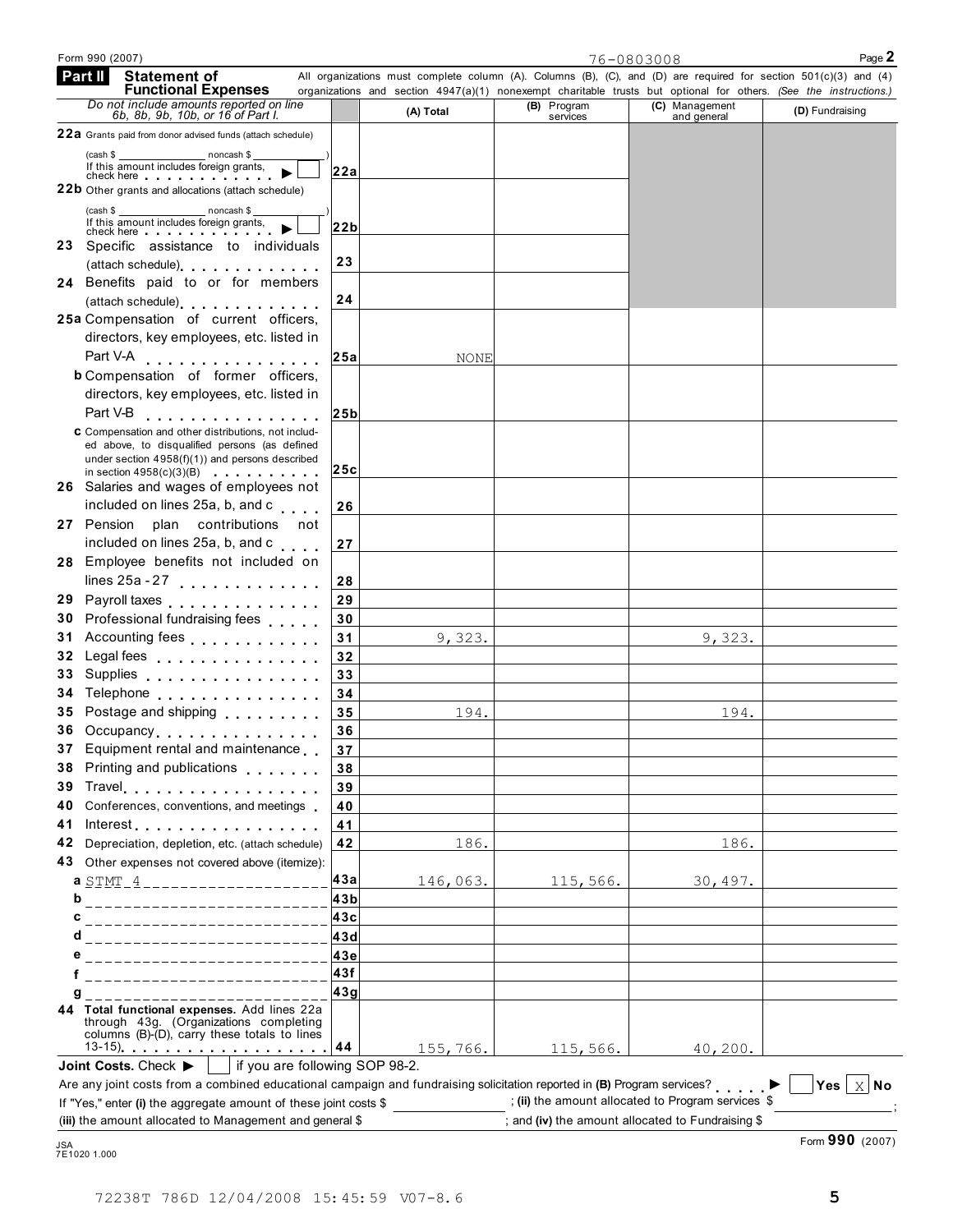**e** Other program services (attach schedule)

| Form 990 (2007)                                                               | 76-0803008                                                                                                                                                                                                                                                                                                                                                                                             | Page 3                                                                                                                  |
|-------------------------------------------------------------------------------|--------------------------------------------------------------------------------------------------------------------------------------------------------------------------------------------------------------------------------------------------------------------------------------------------------------------------------------------------------------------------------------------------------|-------------------------------------------------------------------------------------------------------------------------|
| Part III Statement of Program Service Accomplishments (See the instructions.) |                                                                                                                                                                                                                                                                                                                                                                                                        |                                                                                                                         |
| programs and accomplishments.                                                 | Form 990 is available for public inspection and, for some people, serves as the primary or sole source of information about a<br>particular organization. How the public perceives an organization in such cases may be determined by the information presented<br>on its return. Therefore, please make sure the return is complete and accurate and fully describes, in Part III, the organization's |                                                                                                                         |
| What is the organization's primary exempt purpose? SEE STATEMENT 5            |                                                                                                                                                                                                                                                                                                                                                                                                        | <b>Program Service</b>                                                                                                  |
|                                                                               | All organizations must describe their exempt purpose achievements in a clear and concise manner. State the number<br>of clients served, publications issued, etc. Discuss achievements that are not measurable. (Section 501(c)(3) and (4)<br>organizations and 4947(a)(1) nonexempt charitable trusts must also enter the amount of grants and allocations to others.)                                | <b>Expenses</b><br>(Required for 501(c)(3) and<br>$(4)$ orgs., and $4947(a)(1)$<br>trusts; but optional for<br>others.) |
| a                                                                             |                                                                                                                                                                                                                                                                                                                                                                                                        |                                                                                                                         |
|                                                                               |                                                                                                                                                                                                                                                                                                                                                                                                        |                                                                                                                         |
|                                                                               |                                                                                                                                                                                                                                                                                                                                                                                                        |                                                                                                                         |
|                                                                               |                                                                                                                                                                                                                                                                                                                                                                                                        |                                                                                                                         |
|                                                                               |                                                                                                                                                                                                                                                                                                                                                                                                        |                                                                                                                         |
| (Grants and allocations \$                                                    | ) If this amount includes foreign grants, check here ▶                                                                                                                                                                                                                                                                                                                                                 |                                                                                                                         |
| b                                                                             |                                                                                                                                                                                                                                                                                                                                                                                                        |                                                                                                                         |
|                                                                               |                                                                                                                                                                                                                                                                                                                                                                                                        |                                                                                                                         |
|                                                                               |                                                                                                                                                                                                                                                                                                                                                                                                        |                                                                                                                         |
|                                                                               |                                                                                                                                                                                                                                                                                                                                                                                                        |                                                                                                                         |
|                                                                               |                                                                                                                                                                                                                                                                                                                                                                                                        |                                                                                                                         |
|                                                                               |                                                                                                                                                                                                                                                                                                                                                                                                        |                                                                                                                         |
| (Grants and allocations \$                                                    | ) If this amount includes foreign grants, check here $\blacktriangleright$                                                                                                                                                                                                                                                                                                                             |                                                                                                                         |
| C                                                                             |                                                                                                                                                                                                                                                                                                                                                                                                        |                                                                                                                         |
|                                                                               |                                                                                                                                                                                                                                                                                                                                                                                                        |                                                                                                                         |
|                                                                               |                                                                                                                                                                                                                                                                                                                                                                                                        |                                                                                                                         |
|                                                                               |                                                                                                                                                                                                                                                                                                                                                                                                        |                                                                                                                         |
|                                                                               |                                                                                                                                                                                                                                                                                                                                                                                                        |                                                                                                                         |
| (Grants and allocations \$                                                    | ) If this amount includes foreign grants, check here $\blacktriangleright$                                                                                                                                                                                                                                                                                                                             |                                                                                                                         |
| d                                                                             |                                                                                                                                                                                                                                                                                                                                                                                                        |                                                                                                                         |

 $\overline{S}$  (Grants and allocations  $\overline{S}$  ) If this amount includes foreign grants, check here  $\overline{S}$ 

**f Formular COLUTE CONSET CONSET OF COLUTE 15 (Grants and allocations \$ ) If this amount includes foreign grants, check here ▶ | | | | <b>Total of Program Service Expenses** (should equal line 44, column (B), Program servi

) If this amount includes foreign grants, check here  $\blacktriangleright$ 

Form **990** (2007) 115,566.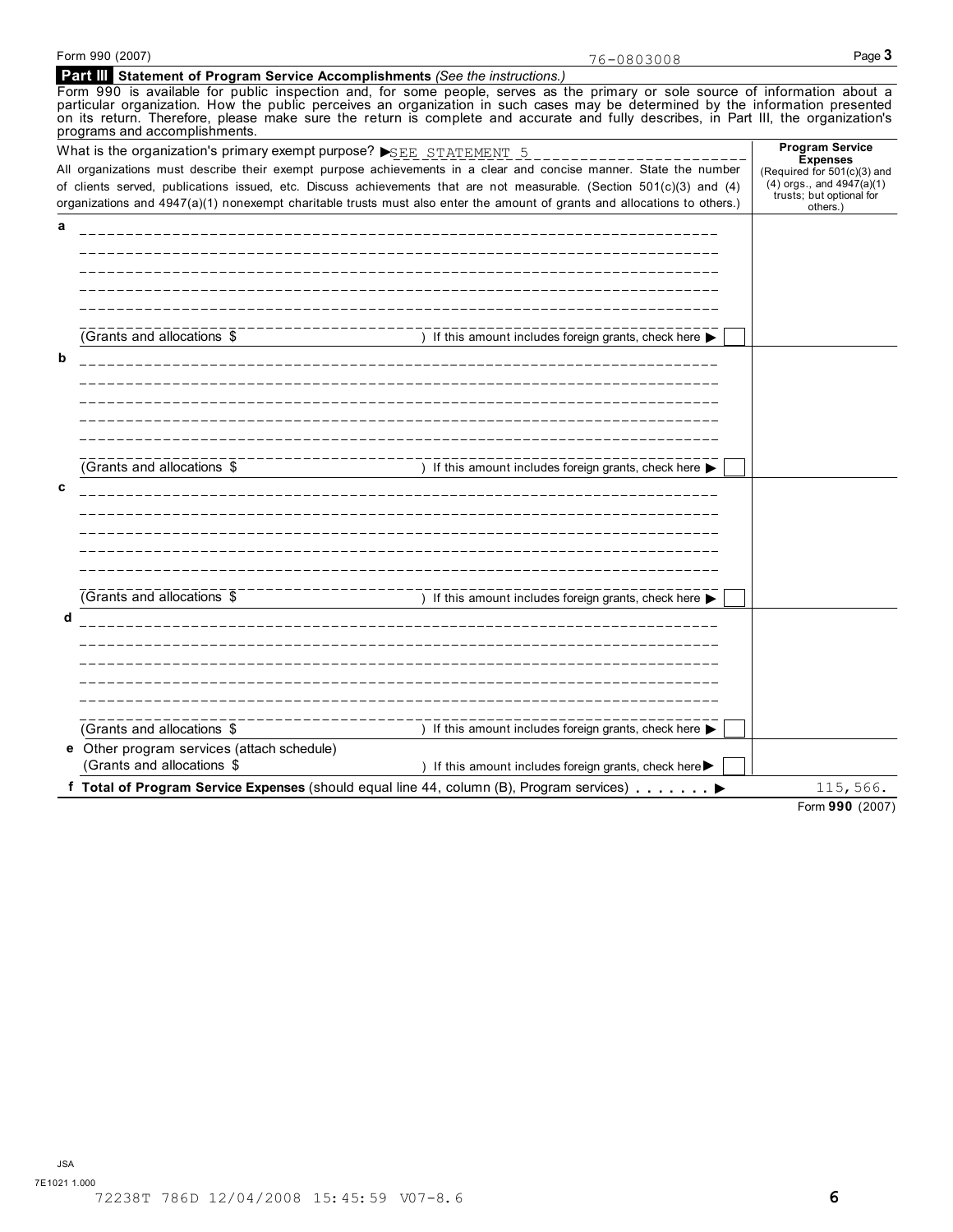|  | Form 990 (2007) |  |
|--|-----------------|--|
|  |                 |  |

| <b>Part IV</b> | <b>Balance Sheets (See the instructions.)</b>                                                                                           |                          |          |                    |
|----------------|-----------------------------------------------------------------------------------------------------------------------------------------|--------------------------|----------|--------------------|
|                | Note: Where required, attached schedules and amounts within the description<br>column should be for end-of-year amounts only.           | (A)<br>Beginning of year |          | (B)<br>End of year |
| 45             |                                                                                                                                         | 31,181.                  | 45       | 56, 424.           |
| 46             | Savings and temporary cash investments <b>Exercise 2.1 According to the Savings</b> and temporary cash investments                      |                          | 46       | 3,002.             |
|                |                                                                                                                                         |                          |          |                    |
|                | 47a<br>47a Accounts receivable<br>NONE                                                                                                  |                          |          |                    |
|                | <b>b</b> Less: allowance for doubtful accounts<br>47b                                                                                   | $26, 319.$ 47c           |          | NONE               |
|                |                                                                                                                                         |                          |          |                    |
|                |                                                                                                                                         |                          |          |                    |
|                | <b>b</b> Less: allowance for doubtful accounts $ 48b $                                                                                  |                          | 48c      |                    |
|                |                                                                                                                                         |                          | 49       |                    |
|                | 50a Receivables from current and former officers, directors, trustees, and                                                              |                          |          |                    |
|                |                                                                                                                                         |                          | 50a      | 2,250.             |
|                | <b>b</b> Receivables from other disqualified persons (as defined under section                                                          |                          |          |                    |
|                | 4958(f)(1)) and persons described in section 4958(c)(3)(B) (attach schedule)                                                            |                          | 50b      |                    |
|                | 51a Other notes and loans receivable (attach                                                                                            |                          |          |                    |
|                | schedule) 51a<br><b>b</b> Less: allowance for doubtful accounts   51b                                                                   |                          | 51c      |                    |
|                |                                                                                                                                         | 878.                     | 52       |                    |
|                |                                                                                                                                         |                          | 53       | 5,201.             |
|                | 54a Investments - publicly-traded securities<br>Cost<br><b>FMV</b>                                                                      |                          | 54a      |                    |
|                | <b>b</b> Investments - other securities (attach schedule) $\blacktriangleright$<br><b>FMV</b><br>Cost                                   |                          | 54b      |                    |
|                | - land,<br><b>55a</b> Investments<br>buildings,<br>and                                                                                  |                          |          |                    |
|                | equipment: basis expansion of the set of the set of the set of the set of the set of the set of the set of the                          |                          |          |                    |
|                | <b>b</b> Less:<br>accumulated depreciation (attach                                                                                      |                          |          |                    |
|                | schedule) contains a schedule of the schedule of the schedule of the schedule of the schedule of the schedule                           |                          | 55c      |                    |
|                |                                                                                                                                         |                          | 56       |                    |
|                | 57a Land, buildings, and equipment: basis STMT 7   57a<br>7,422.                                                                        |                          |          |                    |
|                | accumulated depreciation (attach<br><b>b</b> Less:                                                                                      |                          |          |                    |
|                | schedule) 57b<br>186.                                                                                                                   |                          | 57c      | 7,236.             |
| 58             | Other assets, including program-related investments                                                                                     |                          |          |                    |
|                | $\text{ (describe} \blacktriangleright$                                                                                                 |                          | 58       |                    |
| 59             | Total assets (must equal line 74). Add lines 45 through 58                                                                              | 58,378.                  | 59       | 74, 113.           |
| 60             | Accounts payable and accrued expenses entitled as a series of the series of the series and accrued the series                           | 12,751.                  | 60       | 34, 294.           |
| 61             |                                                                                                                                         |                          | 61       |                    |
| 62             |                                                                                                                                         |                          | 62       |                    |
| 63             | Loans from officers, directors, trustees, and key employees (attach                                                                     |                          |          |                    |
|                |                                                                                                                                         |                          | 63       |                    |
|                | 64a Tax-exempt bond liabilities (attach schedule)                                                                                       |                          | 64a      |                    |
|                |                                                                                                                                         |                          | 64b      |                    |
| 65             |                                                                                                                                         |                          | 65       |                    |
|                |                                                                                                                                         |                          |          |                    |
| 66             |                                                                                                                                         | 12,751.                  | 66       | 34, 294.           |
|                | Organizations that follow SFAS 117, check here $\blacktriangleright$ $\mid x \mid$ and complete lines                                   |                          |          |                    |
|                | 67 through 69 and lines 73 and 74.                                                                                                      |                          |          |                    |
| 67             | Unrestricted                                                                                                                            | 45,627.                  | 67       | 39,819.            |
| 68             |                                                                                                                                         |                          | 68       |                    |
| 69             |                                                                                                                                         |                          | 69       |                    |
|                | Organizations that do not follow SFAS 117, check here ▶  <br>and                                                                        |                          |          |                    |
|                | complete lines 70 through 74.                                                                                                           |                          |          |                    |
| 70             |                                                                                                                                         |                          | 70<br>71 |                    |
| 71             | Paid-in or capital surplus, or land, building, and equipment fund                                                                       |                          |          |                    |
| 72             | Retained earnings, endowment, accumulated income, or other funds<br>Total net assets or fund balances. Add lines 67 through 69 or lines |                          | 72       |                    |
| 73             | 70 through 72. (Column (A) must equal line 19 and column (B) must                                                                       |                          |          |                    |
|                |                                                                                                                                         |                          |          |                    |
|                | Total liabilities and net assets/fund balances. Add lines 66 and 73                                                                     | $45,627.$ 73             |          | 39,819.            |
| 74             |                                                                                                                                         | $58, 378.$ 74            |          | 74, 113.           |

7E1030 1.000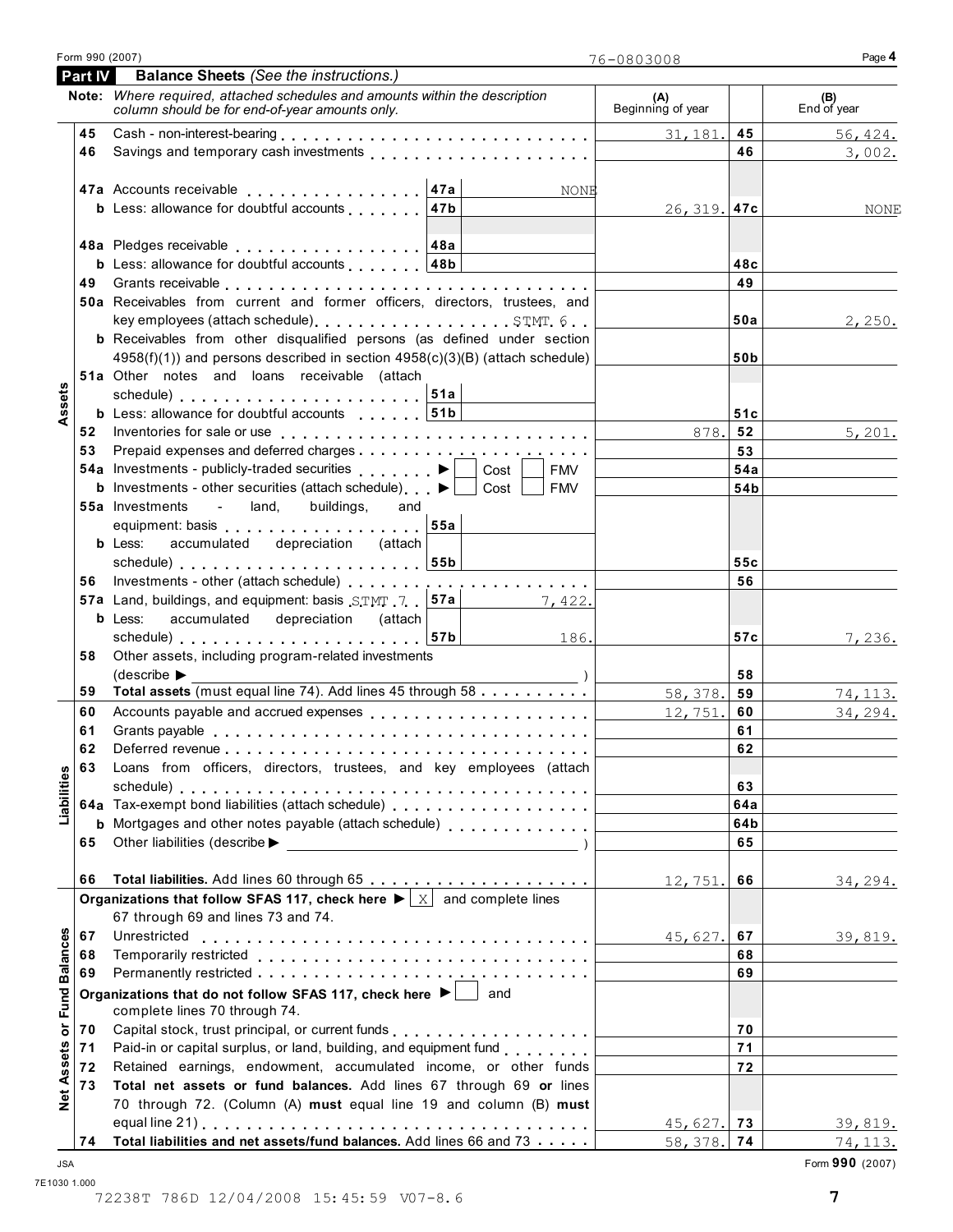|   | <i>instructions.)</i>                                                                                                         |                                    |                                         |                                                           |                                             |
|---|-------------------------------------------------------------------------------------------------------------------------------|------------------------------------|-----------------------------------------|-----------------------------------------------------------|---------------------------------------------|
| a |                                                                                                                               |                                    |                                         | a                                                         |                                             |
| b | Amounts included on line a but not on Part I, line 12:                                                                        |                                    |                                         |                                                           |                                             |
| 1 |                                                                                                                               |                                    | b1                                      |                                                           |                                             |
| 2 | Donated services and use of facilities                                                                                        |                                    | b <sub>2</sub>                          |                                                           |                                             |
| 3 |                                                                                                                               |                                    | b3                                      |                                                           |                                             |
| 4 |                                                                                                                               |                                    |                                         |                                                           |                                             |
|   |                                                                                                                               |                                    | b4                                      |                                                           |                                             |
|   |                                                                                                                               |                                    |                                         | b                                                         |                                             |
| c |                                                                                                                               |                                    |                                         | c                                                         |                                             |
| d | Amounts included on Part I, line 12, but not on line a:                                                                       |                                    |                                         |                                                           |                                             |
| 1 |                                                                                                                               |                                    |                                         |                                                           |                                             |
| 2 |                                                                                                                               |                                    |                                         |                                                           |                                             |
|   |                                                                                                                               |                                    | $\vert$ d2                              |                                                           |                                             |
|   |                                                                                                                               |                                    |                                         | d                                                         |                                             |
| е |                                                                                                                               |                                    |                                         |                                                           |                                             |
|   | Reconciliation of Expenses per Audited Financial Statements With Expenses per Return<br>Part IV-B                             |                                    |                                         |                                                           |                                             |
| a | Total expenses and losses per audited financial statements                                                                    |                                    |                                         | a                                                         |                                             |
| b | Amounts included on line a but not on Part I, line 17:                                                                        |                                    |                                         |                                                           |                                             |
| 1 |                                                                                                                               |                                    | b1                                      |                                                           |                                             |
| 2 |                                                                                                                               |                                    | b2                                      |                                                           |                                             |
| 3 |                                                                                                                               |                                    | b3                                      |                                                           |                                             |
| 4 |                                                                                                                               |                                    |                                         |                                                           |                                             |
|   |                                                                                                                               |                                    | b4                                      |                                                           |                                             |
|   |                                                                                                                               |                                    |                                         | b                                                         |                                             |
| C |                                                                                                                               |                                    |                                         | C                                                         |                                             |
| d | Amounts included on Part I, line 17, but not on line a:                                                                       |                                    |                                         |                                                           |                                             |
| 1 |                                                                                                                               |                                    | d1                                      |                                                           |                                             |
| 2 |                                                                                                                               |                                    |                                         |                                                           |                                             |
|   |                                                                                                                               |                                    | d <sub>2</sub>                          |                                                           |                                             |
|   |                                                                                                                               |                                    |                                         | d                                                         |                                             |
| е |                                                                                                                               |                                    |                                         | e                                                         |                                             |
|   | Part V-A<br>Current Officers, Directors, Trustees, and Key Employees (List each person who was an officer, director, trustee, |                                    |                                         |                                                           |                                             |
|   | or key employee at any time during the year even if they were not compensated.) (See the instructions.)                       |                                    |                                         |                                                           |                                             |
|   | (A) Name and address                                                                                                          | (B)<br>Title and average hours per | (C) Compensation<br>(If not paid, enter | (D) Contributions to employee<br>benefit plans & deferred | (E) Expense account<br>and other allowances |
|   |                                                                                                                               | week devoted to position           | -0-.)                                   | compensation plans                                        |                                             |
|   |                                                                                                                               |                                    |                                         |                                                           |                                             |
|   | SEE STATEMENT                                                                                                                 |                                    | NONE                                    | NONE                                                      | NONE                                        |
|   |                                                                                                                               |                                    |                                         |                                                           |                                             |
|   |                                                                                                                               |                                    |                                         |                                                           |                                             |
|   |                                                                                                                               |                                    |                                         |                                                           |                                             |
|   |                                                                                                                               |                                    |                                         |                                                           |                                             |
|   |                                                                                                                               |                                    |                                         |                                                           |                                             |
|   |                                                                                                                               |                                    |                                         |                                                           |                                             |
|   |                                                                                                                               |                                    |                                         |                                                           |                                             |
|   |                                                                                                                               |                                    |                                         |                                                           |                                             |
|   |                                                                                                                               |                                    |                                         |                                                           |                                             |
|   |                                                                                                                               |                                    |                                         |                                                           |                                             |
|   |                                                                                                                               |                                    |                                         |                                                           |                                             |
|   |                                                                                                                               |                                    |                                         |                                                           |                                             |
|   |                                                                                                                               |                                    |                                         |                                                           |                                             |
|   |                                                                                                                               |                                    |                                         |                                                           |                                             |
|   |                                                                                                                               |                                    |                                         |                                                           |                                             |
|   |                                                                                                                               |                                    |                                         |                                                           |                                             |
|   |                                                                                                                               |                                    |                                         |                                                           |                                             |
|   |                                                                                                                               |                                    |                                         |                                                           |                                             |
|   |                                                                                                                               |                                    |                                         |                                                           | Form 990 (2007)                             |

**Reconciliation of Revenue per Audited Financial Statements With Revenue per Return** *(See the*

 **Part IV-A**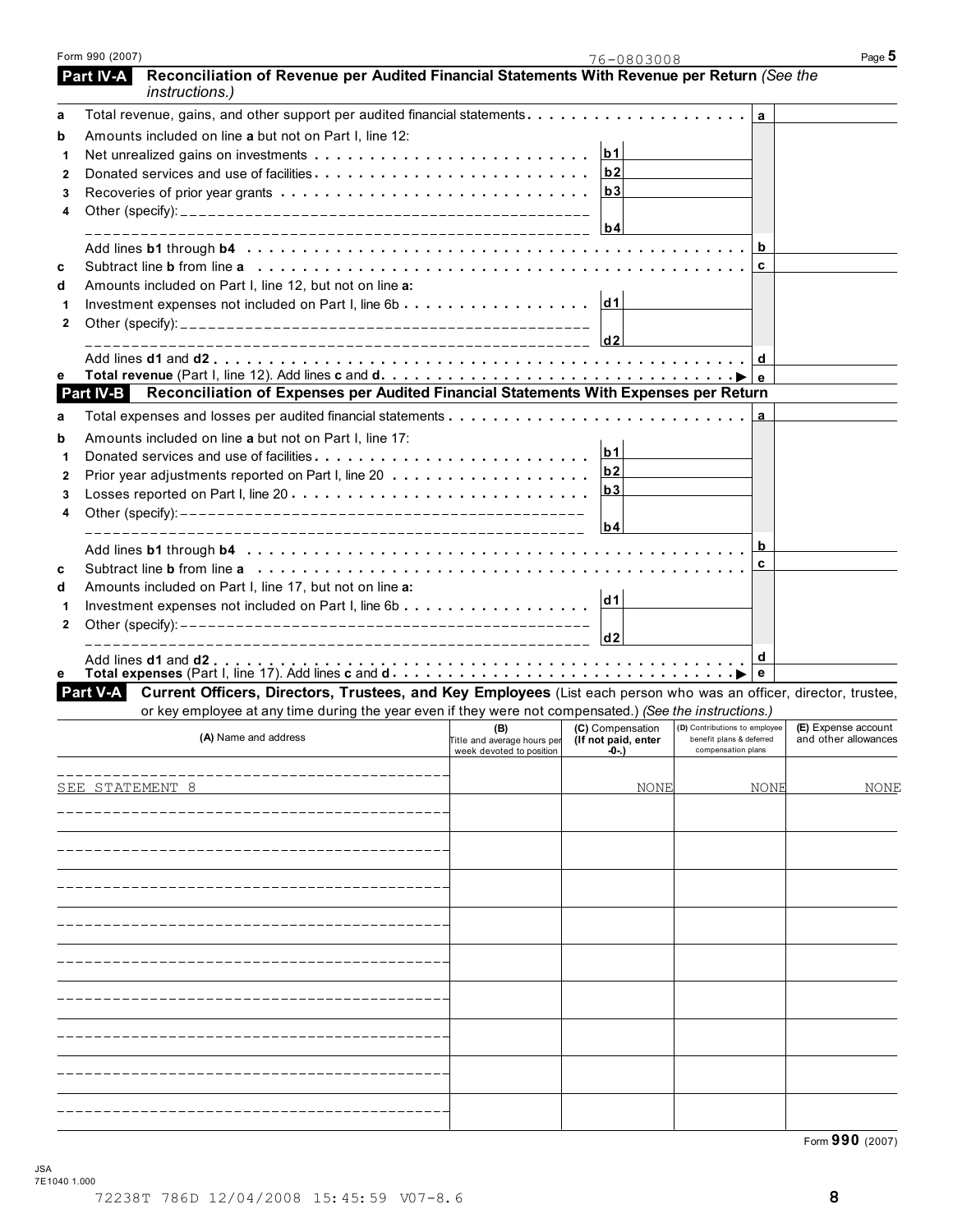| Form 990 (2007)<br>76-0803008 |                                                                                                                                                                                                                                                                                                                                                                                                                                                                                                                                    |     |     | Page 6 |
|-------------------------------|------------------------------------------------------------------------------------------------------------------------------------------------------------------------------------------------------------------------------------------------------------------------------------------------------------------------------------------------------------------------------------------------------------------------------------------------------------------------------------------------------------------------------------|-----|-----|--------|
|                               | Part V-A Current Officers, Directors, Trustees, and Key Employees (continued)                                                                                                                                                                                                                                                                                                                                                                                                                                                      |     | Yes | No     |
|                               | 75a Enter the total number of officers, directors, and trustees permitted to vote on organization business at board                                                                                                                                                                                                                                                                                                                                                                                                                |     |     |        |
|                               | <b>b</b> Are any officers, directors, trustees, or key employees listed in Form 990, Part V-A, or highest compensated<br>employees listed in Schedule A, Part I, or highest compensated professional and other independent<br>contractors listed in Schedule A, Part II-A or II-B, related to each other through family or business                                                                                                                                                                                                |     |     | X      |
|                               | <b>c</b> Do any officers, directors, trustees, or key employees listed in Form 990, Part V-A, or highest<br>compensated employees listed in Schedule A, Part I, or highest compensated professional and other<br>independent contractors listed in Schedule A, Part II-A or II-B, receive compensation from any other<br>organizations, whether tax exempt or taxable, that are related to the organization? See the instructions for<br>If "Yes." attach a statement that includes the information described in the instructions. | 75c |     |        |
|                               |                                                                                                                                                                                                                                                                                                                                                                                                                                                                                                                                    | 75d |     |        |

**Former Officers, Directors, Trustees, and Key Employees That Received Compensation or Other Benefits** (If any former officer, director, trustee, or key employee received compensation or other benefits (described below) during the year, list that person below and enter the amount of compensation or other benefits in the appropriate column. See the instructions.)  **Part V-B** 

| (B) Loans and Advances<br>(A) Name and address |                                                                                                                                                                                                                                     |       | (C) Compensation<br>(if not paid,<br>enter $-0$ - $)$ | (D) Contributions to employee<br>benefit plans & deferred<br>compensation plans |       | (E) Expense<br>account and other<br>allowances |           |
|------------------------------------------------|-------------------------------------------------------------------------------------------------------------------------------------------------------------------------------------------------------------------------------------|-------|-------------------------------------------------------|---------------------------------------------------------------------------------|-------|------------------------------------------------|-----------|
|                                                | _________________________                                                                                                                                                                                                           | - 0 – | +0-                                                   | $-0-$                                                                           | $-0-$ |                                                |           |
|                                                |                                                                                                                                                                                                                                     |       |                                                       |                                                                                 |       |                                                |           |
|                                                |                                                                                                                                                                                                                                     |       |                                                       |                                                                                 |       |                                                |           |
|                                                |                                                                                                                                                                                                                                     |       |                                                       |                                                                                 |       |                                                |           |
|                                                |                                                                                                                                                                                                                                     |       |                                                       |                                                                                 |       |                                                |           |
|                                                |                                                                                                                                                                                                                                     |       |                                                       |                                                                                 |       |                                                |           |
|                                                |                                                                                                                                                                                                                                     |       |                                                       |                                                                                 |       |                                                |           |
|                                                |                                                                                                                                                                                                                                     |       |                                                       |                                                                                 |       |                                                |           |
|                                                |                                                                                                                                                                                                                                     |       |                                                       |                                                                                 |       |                                                |           |
|                                                |                                                                                                                                                                                                                                     |       |                                                       |                                                                                 |       |                                                |           |
|                                                | Part VI Other Information (See the instructions.)                                                                                                                                                                                   |       |                                                       |                                                                                 |       | <b>Yes</b>                                     | <b>No</b> |
| 76                                             | Did the organization make a change in its activities or methods of conducting activities? If "Yes," attach a<br>detailed statement of each change enterprise of the state of the state of the state of the statement of each change |       |                                                       |                                                                                 | 76    |                                                | X         |
| 77                                             | Were any changes made in the organizing or governing documents but not reported to the IRS?<br>If "Yes," attach a conformed copy of the changes.                                                                                    |       |                                                       |                                                                                 | 77    |                                                | X         |
|                                                | 78a Did the organization have unrelated business gross income of \$1,000 or more during the year covered by                                                                                                                         |       |                                                       |                                                                                 | 78a   |                                                | X         |
| 79                                             |                                                                                                                                                                                                                                     |       |                                                       |                                                                                 | 78b   | N/A                                            |           |
|                                                | Was there a liquidation, dissolution, termination, or substantial contraction during the year? If "Yes," attach                                                                                                                     |       |                                                       |                                                                                 |       |                                                |           |
|                                                | 80a Is the organization related (other than by association with a statewide or nationwide organization) through<br>common membership, governing bodies, trustees, officers, etc., to any other exempt or nonexempt                  |       |                                                       |                                                                                 |       |                                                |           |
|                                                |                                                                                                                                                                                                                                     |       |                                                       |                                                                                 | 80a   |                                                | X         |
|                                                | 81a Enter direct and indirect political expenditures. (See line 81 instructions.) 81a                                                                                                                                               |       |                                                       | exempt or $\Box$<br>nonexempt                                                   |       |                                                |           |
|                                                |                                                                                                                                                                                                                                     |       |                                                       |                                                                                 | 81b   |                                                | X         |

Form **990** (2007) JSA

7E1042 1.000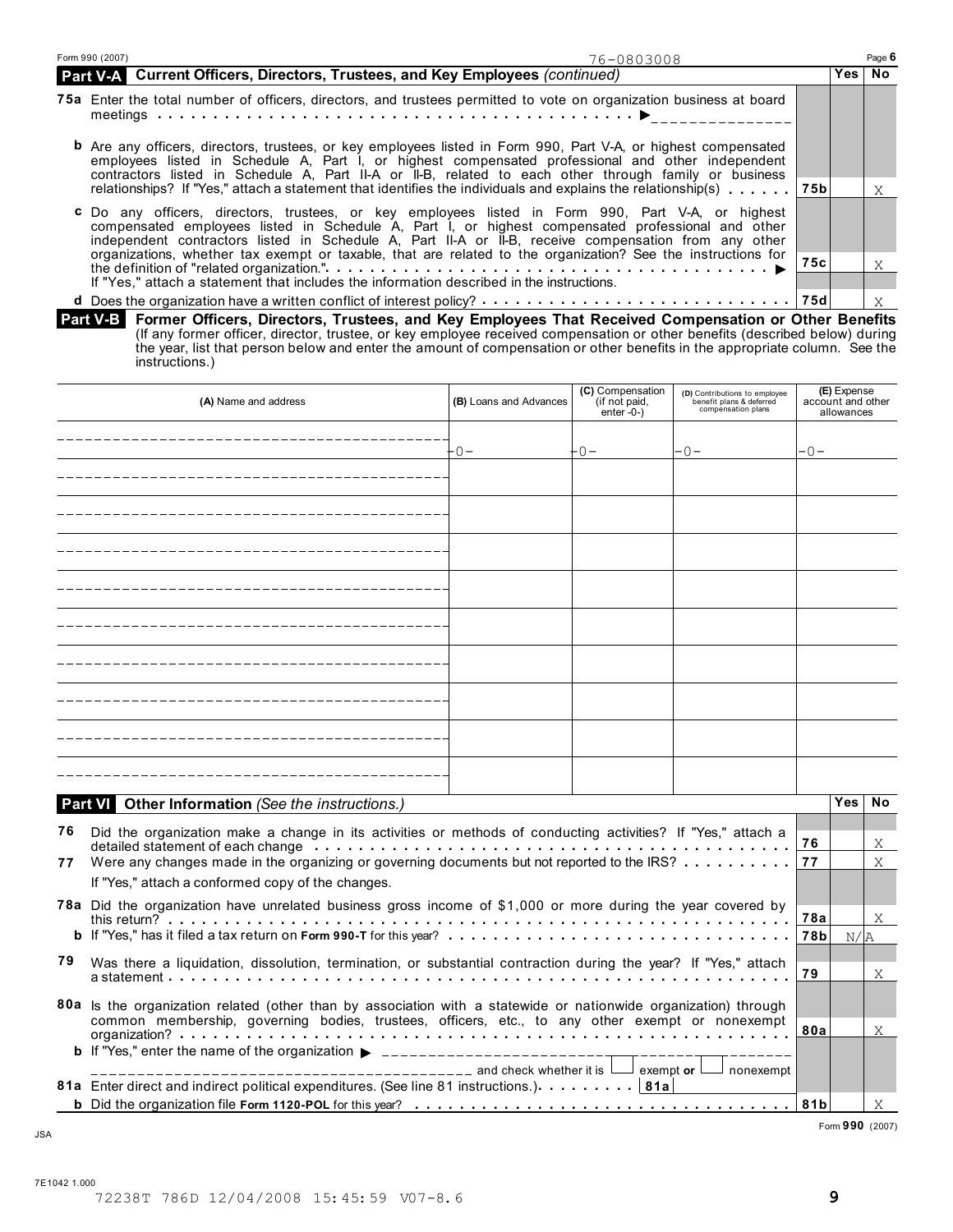| 76-0803008<br>Form 990 (2007)                                                                                                                                                                                                                        |                 |        | Page 7      |
|------------------------------------------------------------------------------------------------------------------------------------------------------------------------------------------------------------------------------------------------------|-----------------|--------|-------------|
| <b>Part VI</b> Other Information (continued)                                                                                                                                                                                                         |                 | Yes No |             |
| 82a Did the organization receive donated services or the use of materials, equipment, or facilities at no charge                                                                                                                                     |                 |        |             |
|                                                                                                                                                                                                                                                      | 82a             |        | Χ           |
| <b>b</b> If "Yes," you may indicate the value of these items here. Do not include this amount                                                                                                                                                        |                 |        |             |
| as revenue in Part I or as an expense in Part II. (See instructions in Part III.) 82b                                                                                                                                                                | N/A             |        |             |
|                                                                                                                                                                                                                                                      | 83a             |        | X           |
| <b>b</b> Did the organization comply with the disclosure requirements relating to quid pro quo contributions?                                                                                                                                        | 83b             |        | $\mathbf X$ |
|                                                                                                                                                                                                                                                      | 84a             |        | Χ           |
| b If "Yes," did the organization include with every solicitation an express statement that such contributions or                                                                                                                                     |                 |        |             |
| gifts were not tax deductible?                                                                                                                                                                                                                       | 84b             | N/A    |             |
| 85a 501(c)(4), (5), or (6). Were substantially all dues nondeductible by members?                                                                                                                                                                    | 85a             | N/A    |             |
| <b>b</b> Did the organization make only in-house lobbying expenditures of \$2,000 or less?                                                                                                                                                           | 85b             | N/R    |             |
| If "Yes" was answered to either 85a or 85b, do not complete 85c through 85h below unless the organization                                                                                                                                            |                 |        |             |
| received a waiver for proxy tax owed for the prior year.                                                                                                                                                                                             |                 |        |             |
| 85c                                                                                                                                                                                                                                                  | N/A             |        |             |
| d Section 162(e) lobbying and political expenditures <b>container and all and section 162</b> (e) lobbying and political expenditures<br>85d                                                                                                         | N/A             |        |             |
| e Aggregate nondeductible amount of section 6033(e)(1)(A) dues notices<br>85e                                                                                                                                                                        | N/A             |        |             |
| f Taxable amount of lobbying and political expenditures (line 85d less 85e) [1] [1] [1] [1] [1] [1] [1] [1] [1<br>85f                                                                                                                                | N/A             |        |             |
| g Does the organization elect to pay the section 6033(e) tax on the amount on line 85f?<br>                                                                                                                                                          | 85g             | N/R    |             |
| h If section $6033(e)(1)(A)$ dues notices were sent, does the organization agree to add the amount on line 85f                                                                                                                                       |                 |        |             |
| to its reasonable estimate of dues allocable to nondeductible lobbying and political expenditures for the following tax year?                                                                                                                        | 85h             | N/R    |             |
| 86 501(c)(7) orgs. Enter: a Initiation fees and capital contributions included on line 12<br>86a                                                                                                                                                     | N/A             |        |             |
| 86b                                                                                                                                                                                                                                                  | N/A             |        |             |
| 87 501(c)(12) orgs. Enter: a Gross income from members or shareholders<br>87a                                                                                                                                                                        | N/A             |        |             |
| <b>b</b> Gross income from other sources. (Do not net amounts due or paid to other                                                                                                                                                                   |                 |        |             |
| 87b                                                                                                                                                                                                                                                  | N/A             |        |             |
| 88 a At any time during the year, did the organization own a 50% or greater interest in a taxable corporation or                                                                                                                                     |                 |        |             |
| partnership, or an entity disregarded as separate from the organization under Regulations sections                                                                                                                                                   |                 |        |             |
| 301.7701-2 and 301.7701-3? If "Yes," complete Part IX<br>experiences and subset of the Sun of Andrea Sun Ann and Sun Association and Sun Ann and Sun Association and Su                                                                              | 88a             |        | X           |
| <b>b</b> At any time during the year, did the organization, directly or indirectly, own a controlled entity within the                                                                                                                               |                 |        |             |
|                                                                                                                                                                                                                                                      |                 |        |             |
| 89 a 501(c)(3) organizations. Enter: Amount of tax imposed on the organization during the year under:                                                                                                                                                | 88b             |        | Χ           |
|                                                                                                                                                                                                                                                      |                 |        |             |
| section 4911 $\blacktriangleright$ N/A<br>$;$ section 4912 $\blacktriangleright$ N/A<br>$;$ section 4955                                                                                                                                             | N/A             |        |             |
| $\mathbf{b}$ 501(c)(3) and 501(c)(4) orgs. Did the organization engage in any section 4958 excess benefit transaction                                                                                                                                |                 |        |             |
| during the year or did it become aware of an excess benefit transaction from a prior year? If "Yes," attach                                                                                                                                          |                 |        |             |
|                                                                                                                                                                                                                                                      | 89b             |        | Χ           |
| c Enter: Amount of tax imposed on the organization managers or disqualified persons during the year under                                                                                                                                            |                 |        |             |
| sections 4912, 4955, and 4958 $\ldots \ldots \ldots \ldots \ldots \ldots \ldots \ldots \ldots \ldots \ldots \ldots \vdots$                                                                                                                           | N/A             |        |             |
| d Enter: Amount of tax on line 89c, above, reimbursed by the organization >                                                                                                                                                                          | N/ A            |        |             |
| e All organizations. At any time during the tax year, was the organization a party to a prohibited tax shelter                                                                                                                                       |                 |        |             |
|                                                                                                                                                                                                                                                      | 89e             |        | X           |
| f All organizations. Did the organization acquire a direct or indirect interest in any applicable insurance contract?                                                                                                                                | 89f             |        | X           |
| supporting organizations and sponsoring organizations maintaining<br>donor<br>advised<br>g For<br>funds.                                                                                                                                             | Did<br>the      |        |             |
| supporting organization, or a fund maintained by a sponsoring organization, have excess business holdings                                                                                                                                            |                 |        |             |
|                                                                                                                                                                                                                                                      | 89g             |        | X           |
|                                                                                                                                                                                                                                                      |                 |        |             |
| <b>b</b> Number of employees employed in the pay period that includes March 12, 2007 (See instructions.)                                                                                                                                             | 90b             |        |             |
| 91 a The books are in care of $\triangleright$ PIPIA COHEN & CO                                                                                                                                                                                      |                 |        |             |
| Located at $\triangleright$ 32 MILL RD WESTHAMPTON BEACH, NY                                                                                                                                                                                         | $ZIP + 4$ 11978 |        |             |
|                                                                                                                                                                                                                                                      |                 | Yes No |             |
| <b>b</b> At any time during the calendar year, did the organization have an interest in or a signature or other authority over<br>a financial account in a foreign country (such as a bank account, securities account, or other financial account)? | 91 <sub>b</sub> |        | X           |
|                                                                                                                                                                                                                                                      |                 |        |             |
|                                                                                                                                                                                                                                                      |                 |        |             |
| See the instructions for exceptions and filing requirements for Form TD F 90-22.1, Report of Foreign Bank                                                                                                                                            |                 |        |             |

and Financial Accounts.

Form **990** (2007)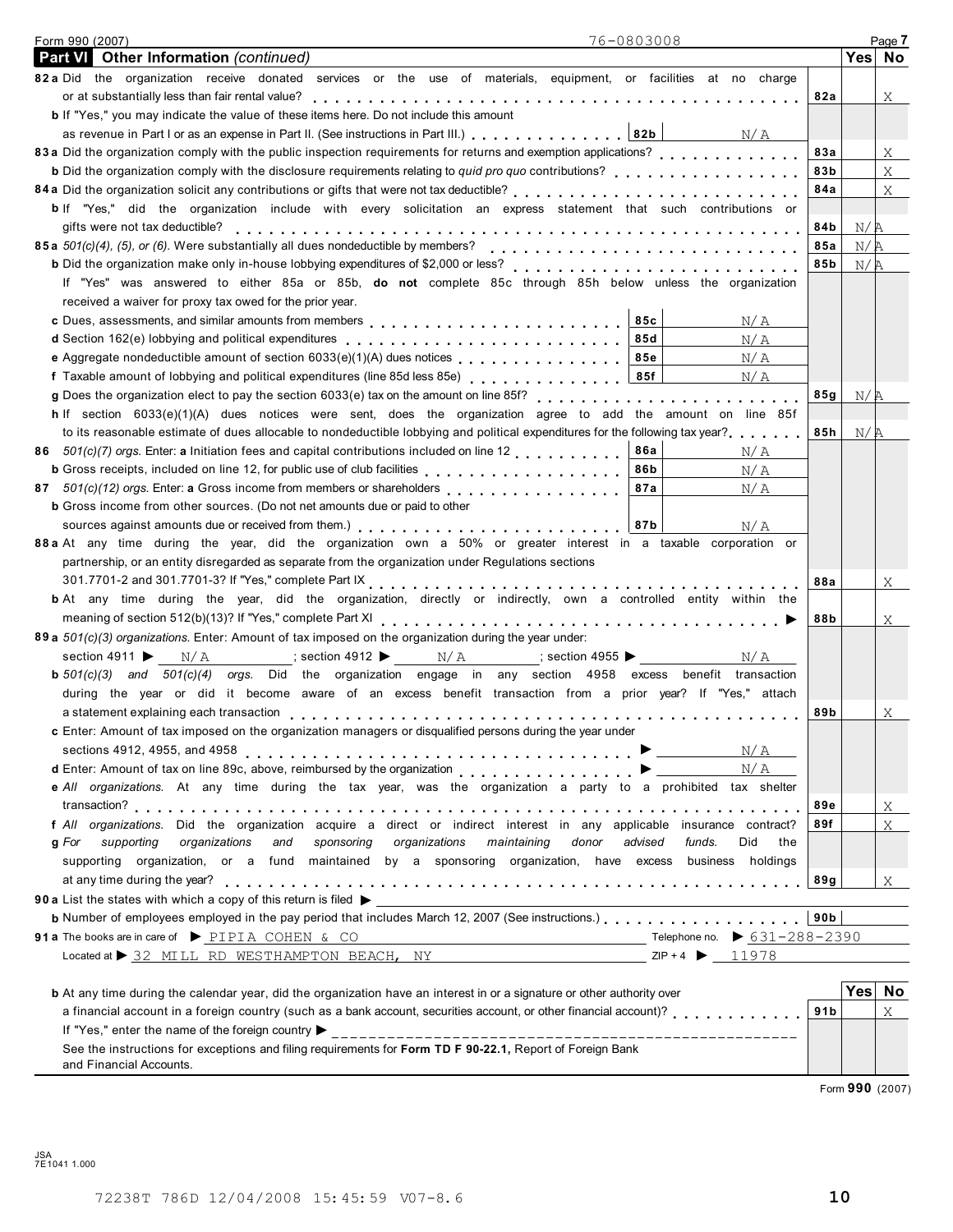| Form 990 (2007)                                                                                                                                                                                                                                           |               |                                     |                      | 76-0803008                           | Page 8                    |
|-----------------------------------------------------------------------------------------------------------------------------------------------------------------------------------------------------------------------------------------------------------|---------------|-------------------------------------|----------------------|--------------------------------------|---------------------------|
| <b>Part VI</b><br><b>Other Information (continued)</b>                                                                                                                                                                                                    |               |                                     |                      |                                      | Yes No                    |
| c At any time during the calendar year, did the organization maintain an office outside of the United States?                                                                                                                                             |               |                                     |                      |                                      | X                         |
| If "Yes," enter the name of the foreign country ▶                                                                                                                                                                                                         |               |                                     |                      |                                      |                           |
| and enter the amount of tax-exempt interest received or accrued during the tax year $\ldots$ , $\blacktriangleright$ 92                                                                                                                                   |               |                                     |                      |                                      |                           |
| <b>Part VII</b><br>Analysis of Income-Producing Activities (See the instructions.)                                                                                                                                                                        |               |                                     |                      |                                      | N/A                       |
| Note: Enter gross amounts unless otherwise                                                                                                                                                                                                                |               | Unrelated business income           |                      | Excluded by section 512, 513, or 514 | (E)                       |
| indicated.                                                                                                                                                                                                                                                | (A)           | (B)                                 | (C)                  | (D)                                  | Related or                |
| Program service revenue:<br>93                                                                                                                                                                                                                            | Business code | Amount                              | Exclusion code       | Amount                               | exempt function<br>income |
| a ADSENSE INCOME                                                                                                                                                                                                                                          | 541800        | 112, 319.                           |                      |                                      |                           |
| <b>b</b> PUBLSHING ROYALTIES                                                                                                                                                                                                                              | 511130        |                                     | 15                   |                                      | 14,596.                   |
| $c \xrightarrow{\hspace*{1.5cm}}$                                                                                                                                                                                                                         |               |                                     |                      |                                      |                           |
|                                                                                                                                                                                                                                                           |               |                                     |                      |                                      |                           |
| е                                                                                                                                                                                                                                                         |               |                                     |                      |                                      |                           |
| f Medicare/Medicaid payments                                                                                                                                                                                                                              |               |                                     |                      |                                      |                           |
| g Fees and contracts from government agencies                                                                                                                                                                                                             |               |                                     |                      |                                      |                           |
| Membership dues and assessments<br>94                                                                                                                                                                                                                     |               |                                     |                      |                                      |                           |
| Interest on savings and temporary cash investments<br>95                                                                                                                                                                                                  |               |                                     |                      |                                      | 4.                        |
| Dividends and interest from securities<br>96                                                                                                                                                                                                              |               |                                     |                      |                                      |                           |
| Net rental income or (loss) from real estate:<br>97                                                                                                                                                                                                       |               |                                     |                      |                                      |                           |
| a debt-financed property                                                                                                                                                                                                                                  |               |                                     |                      |                                      |                           |
| <b>b</b> not debt-financed property                                                                                                                                                                                                                       |               |                                     |                      |                                      |                           |
| Net rental income or (loss) from personal property<br>98                                                                                                                                                                                                  |               |                                     |                      |                                      |                           |
| Other investment income                                                                                                                                                                                                                                   |               |                                     |                      |                                      |                           |
| 100<br>Gain or (loss) from sales of assets other than inventory                                                                                                                                                                                           |               |                                     |                      |                                      |                           |
| Net income or (loss) from special events<br>101                                                                                                                                                                                                           |               |                                     |                      |                                      |                           |
| Gross profit or (loss) from sales of inventory<br>102                                                                                                                                                                                                     |               |                                     |                      |                                      | 223.                      |
|                                                                                                                                                                                                                                                           |               |                                     |                      |                                      |                           |
| <u> 1989 - Johann Barbara, martxa amerikan per</u><br>b                                                                                                                                                                                                   |               |                                     |                      |                                      |                           |
| с<br><u> 2008 - Andrea Andrew Maria (h. 1878).</u>                                                                                                                                                                                                        |               |                                     |                      |                                      |                           |
| d                                                                                                                                                                                                                                                         |               |                                     |                      |                                      |                           |
| е                                                                                                                                                                                                                                                         |               |                                     |                      |                                      |                           |
| <b>104</b> Subtotal (add columns $(B)$ , $(D)$ , and $(E)$ ) $\Box$                                                                                                                                                                                       |               | $\frac{112,319.}{ }$                |                      |                                      | 14,823.<br>127, 142.      |
| Note: Line 105 plus line 1e, Part I, should equal the amount on line 12, Part I.                                                                                                                                                                          |               |                                     |                      |                                      |                           |
| Part VIII Relationship of Activities to the Accomplishment of Exempt Purposes (See the instructions.)                                                                                                                                                     |               |                                     |                      |                                      |                           |
| Line No.<br>Explain how each activity for which income is reported in column (E) of Part VII contributed importantly to the accomplishment of the                                                                                                         |               |                                     |                      |                                      |                           |
| organization's exempt purposes (other than by providing funds for such purposes).                                                                                                                                                                         |               |                                     |                      |                                      |                           |
|                                                                                                                                                                                                                                                           |               |                                     |                      |                                      |                           |
|                                                                                                                                                                                                                                                           |               |                                     |                      |                                      |                           |
|                                                                                                                                                                                                                                                           |               |                                     |                      |                                      |                           |
|                                                                                                                                                                                                                                                           |               |                                     |                      |                                      |                           |
| Information Regarding Taxable Subsidiaries and Disregarded Entities (See the instructions.)<br>Part IX                                                                                                                                                    |               |                                     |                      |                                      |                           |
| (A)<br>Name, address, and EIN of corporation,                                                                                                                                                                                                             |               | (B)                                 | (C)                  | (D)                                  | (E)<br>End-of-year        |
| partnership, or disregarded entity                                                                                                                                                                                                                        |               | Percentage of<br>ownership interest | Nature of activities | Total income                         | assefs                    |
|                                                                                                                                                                                                                                                           |               | %                                   |                      |                                      |                           |
|                                                                                                                                                                                                                                                           |               | %                                   |                      |                                      |                           |
|                                                                                                                                                                                                                                                           |               | %                                   |                      |                                      |                           |
|                                                                                                                                                                                                                                                           |               |                                     |                      |                                      |                           |
|                                                                                                                                                                                                                                                           |               | %                                   |                      |                                      |                           |
| Information Regarding Transfers Associated with Personal Benefit Contracts (See the instructions.)<br><b>Part X</b>                                                                                                                                       |               |                                     |                      |                                      |                           |
| (a) Did the organization, during the year, receive any funds, directly or indirectly, to pay premiums on a personal benefit contract?<br>(b) Did the organization, during the year, pay premiums, directly or indirectly, on a personal benefit contract? |               |                                     |                      |                                      | Yes<br>No<br>X            |

Form **990** (2007)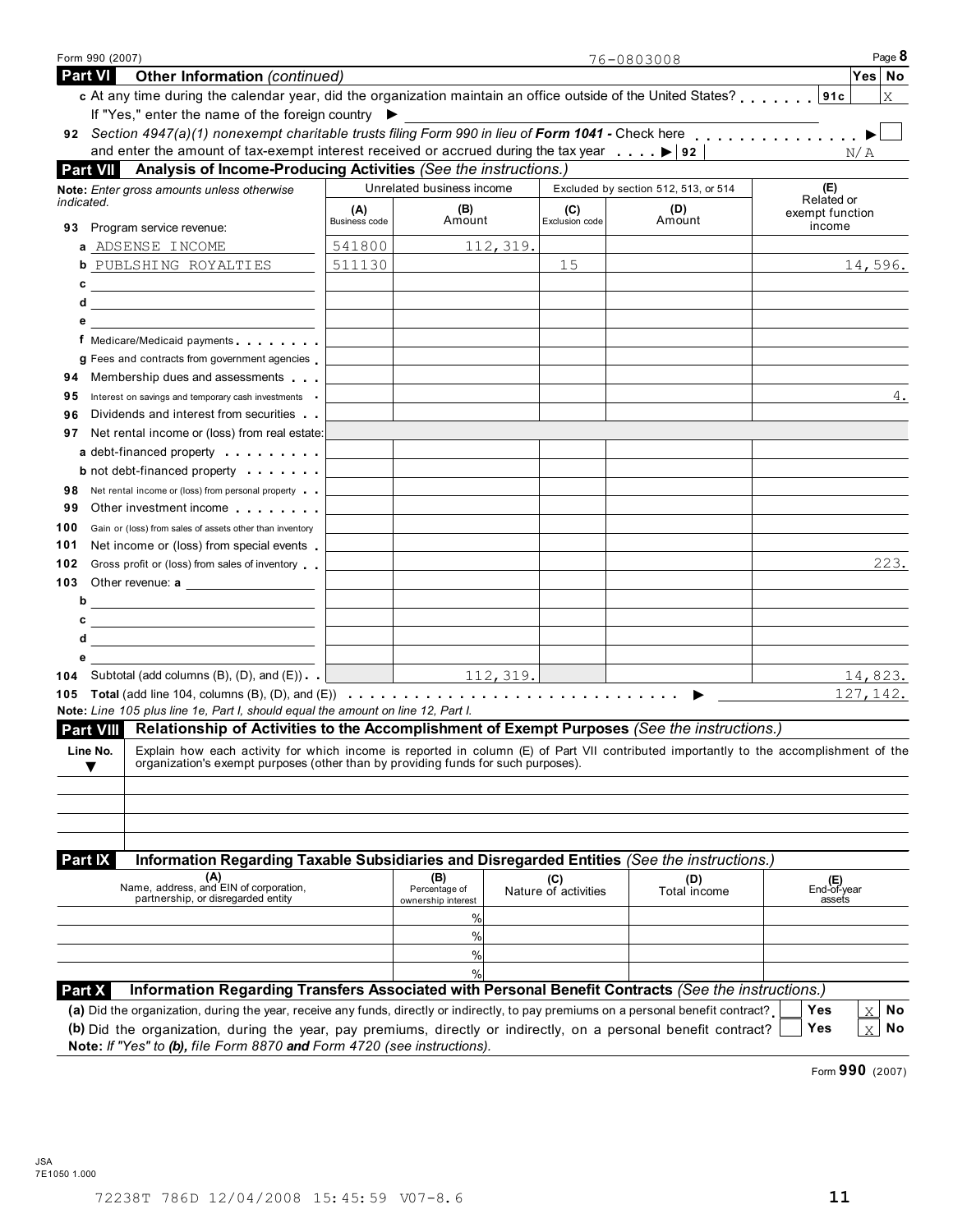**Yes No**

X

### **Information Regarding Transfers To and From Controlled Entities.** *Complete only if the organization is a controlling organization as defined in section 512(b)(13).*   **Part XI Yes No**

|     |                                                                                                                | . |
|-----|----------------------------------------------------------------------------------------------------------------|---|
| 106 | Did the reporting organization make any transfers to a controlled entity as defined in section $512(b)(13)$ of |   |
|     | the Code? If "Yes." complete the schedule below for each controlled entity.                                    |   |

|   | the Code? If "Yes," complete the schedule below for each controlled entity. |                                                        |                                          |                           | X |
|---|-----------------------------------------------------------------------------|--------------------------------------------------------|------------------------------------------|---------------------------|---|
|   | (A)<br>Name, address, of each<br>controlled entity                          | (B)<br><b>Employer Identification</b><br><b>Number</b> | (C)<br><b>Description of</b><br>transfer | (D)<br>Amount of transfer |   |
| a |                                                                             |                                                        |                                          |                           |   |
| b |                                                                             |                                                        |                                          |                           |   |
| c |                                                                             |                                                        |                                          |                           |   |
|   | <b>Totals</b>                                                               |                                                        |                                          |                           |   |

## **107** Did the reporting organization **receive** any transfers **from** a controlled entity as defined in section 512(b)(13) of the Code? If "Yes," complete the schedule below for each controlled entity.

NEW YORK, NY

|   | (A)<br>Name, address, of each<br>controlled entity | (B)<br><b>Employer Identification</b><br>Number | (C)<br><b>Description of</b><br>transfer | (D)<br><b>Amount of transfer</b> |
|---|----------------------------------------------------|-------------------------------------------------|------------------------------------------|----------------------------------|
| a |                                                    |                                                 |                                          |                                  |
| b |                                                    |                                                 |                                          |                                  |
| c |                                                    |                                                 |                                          |                                  |
|   | <b>Totals</b>                                      |                                                 |                                          |                                  |

|                                             |                                                      |                                                                                                                                                                                                                                                                                                                          |                          |           |                                                              |           |   |                                                                | <b>Yes</b> | No |
|---------------------------------------------|------------------------------------------------------|--------------------------------------------------------------------------------------------------------------------------------------------------------------------------------------------------------------------------------------------------------------------------------------------------------------------------|--------------------------|-----------|--------------------------------------------------------------|-----------|---|----------------------------------------------------------------|------------|----|
| 108                                         |                                                      | Did the organization have a binding written contract in effect on August 17, 2006, covering the interest,                                                                                                                                                                                                                |                          |           |                                                              |           |   |                                                                |            |    |
|                                             |                                                      | rents, royalties, and annuities described in question 107 above?                                                                                                                                                                                                                                                         |                          |           |                                                              |           |   |                                                                |            | X  |
| <b>Please</b><br><b>Sign</b><br><b>Here</b> | Signature of officer<br>Type or print name and title | Under penalties of perjury, I declare that I have examined this return, including accompanying schedules and statements, and to the best of my knowledge<br>and belief, it is true, correct, and complete. Declaration of preparer (other than officer) is based on all information of which preparer has any knowledge. |                          |           |                                                              | Date      |   |                                                                |            |    |
| Paid<br><b>Preparer's</b>                   | Preparer's<br>signature                              |                                                                                                                                                                                                                                                                                                                          | Date                     |           | Check if<br>self-<br>employed $\blacktriangleright$ $\mid$ x |           |   | Preparer's SSN or PTIN (See Gen. Inst. X)<br>$128 - 62 - 6123$ |            |    |
| Use Only                                    | Firm's name (or yours<br>if self-employed),          | COHEN & CO.<br>PIPIA.                                                                                                                                                                                                                                                                                                    |                          |           |                                                              | EIN       | ▶ | 13-4021135                                                     |            |    |
|                                             | address, and $ZIP + 4$                               | 38.<br>WEST 21ST STREET                                                                                                                                                                                                                                                                                                  | $\overline{\phantom{a}}$ | 5TH FLOOR |                                                              | Phone no. |   | 631-288-2390                                                   |            |    |

10010

Form **990** (2007)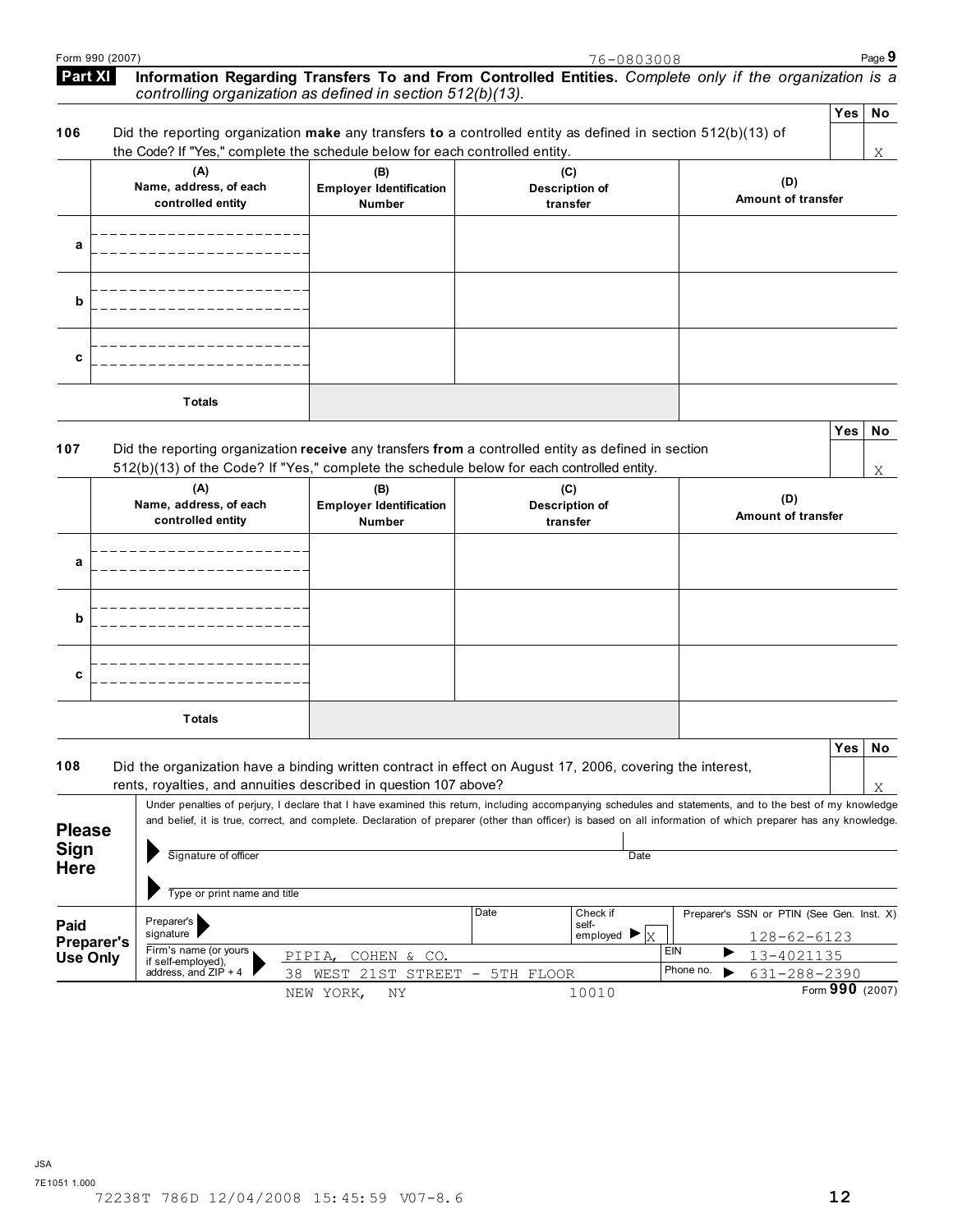# **SCHEDULE A Companization Exempt Under Section 501(c)(3)** OMB No. 1545-0047

(Form 990 or 990-EZ) (Except Private Foundation) and Section 501(e), 501(f), 501(k), 501(n),<br>or 4947(a)(1) Nonexempt Charitable Trust<br>Department of the Treasury (Supplementary Information - (See separate instructions.)

**Department of the Treasury and Supplementary Information - (See separate instructions.)**<br>Internal Revenue Service ▶ MUST be completed by the above organizations and attached to their Form 990 or 990-EZ<br>Name of the orga

| Compensation of the Five Highest Paid Employees Other Than Officers, Directors, and Trustees                                                                                                                                   |                                                                                                            |                                                                                                                                                                           |                                                             |                                                                                              |                                            |                                                                                                                                                                                                                                                                                                                                                                                                                                                                                                           |
|--------------------------------------------------------------------------------------------------------------------------------------------------------------------------------------------------------------------------------|------------------------------------------------------------------------------------------------------------|---------------------------------------------------------------------------------------------------------------------------------------------------------------------------|-------------------------------------------------------------|----------------------------------------------------------------------------------------------|--------------------------------------------|-----------------------------------------------------------------------------------------------------------------------------------------------------------------------------------------------------------------------------------------------------------------------------------------------------------------------------------------------------------------------------------------------------------------------------------------------------------------------------------------------------------|
|                                                                                                                                                                                                                                | (See page 1 of the instructions. List each one. If there are none, enter "None.")                          |                                                                                                                                                                           |                                                             |                                                                                              |                                            |                                                                                                                                                                                                                                                                                                                                                                                                                                                                                                           |
| (a) Name and address of each employee paid more<br>than \$50,000                                                                                                                                                               |                                                                                                            |                                                                                                                                                                           |                                                             |                                                                                              |                                            | (e) Expense<br>account and other<br>allowances                                                                                                                                                                                                                                                                                                                                                                                                                                                            |
|                                                                                                                                                                                                                                |                                                                                                            |                                                                                                                                                                           |                                                             |                                                                                              |                                            |                                                                                                                                                                                                                                                                                                                                                                                                                                                                                                           |
|                                                                                                                                                                                                                                |                                                                                                            |                                                                                                                                                                           |                                                             |                                                                                              |                                            |                                                                                                                                                                                                                                                                                                                                                                                                                                                                                                           |
|                                                                                                                                                                                                                                |                                                                                                            |                                                                                                                                                                           |                                                             |                                                                                              |                                            |                                                                                                                                                                                                                                                                                                                                                                                                                                                                                                           |
|                                                                                                                                                                                                                                |                                                                                                            |                                                                                                                                                                           |                                                             |                                                                                              |                                            |                                                                                                                                                                                                                                                                                                                                                                                                                                                                                                           |
|                                                                                                                                                                                                                                |                                                                                                            |                                                                                                                                                                           |                                                             |                                                                                              |                                            |                                                                                                                                                                                                                                                                                                                                                                                                                                                                                                           |
|                                                                                                                                                                                                                                |                                                                                                            |                                                                                                                                                                           |                                                             |                                                                                              |                                            |                                                                                                                                                                                                                                                                                                                                                                                                                                                                                                           |
|                                                                                                                                                                                                                                |                                                                                                            |                                                                                                                                                                           |                                                             |                                                                                              |                                            |                                                                                                                                                                                                                                                                                                                                                                                                                                                                                                           |
|                                                                                                                                                                                                                                |                                                                                                            |                                                                                                                                                                           |                                                             |                                                                                              |                                            |                                                                                                                                                                                                                                                                                                                                                                                                                                                                                                           |
|                                                                                                                                                                                                                                |                                                                                                            |                                                                                                                                                                           |                                                             |                                                                                              |                                            |                                                                                                                                                                                                                                                                                                                                                                                                                                                                                                           |
|                                                                                                                                                                                                                                |                                                                                                            |                                                                                                                                                                           |                                                             |                                                                                              |                                            | (c) Compensation                                                                                                                                                                                                                                                                                                                                                                                                                                                                                          |
|                                                                                                                                                                                                                                |                                                                                                            |                                                                                                                                                                           |                                                             |                                                                                              |                                            |                                                                                                                                                                                                                                                                                                                                                                                                                                                                                                           |
|                                                                                                                                                                                                                                |                                                                                                            |                                                                                                                                                                           |                                                             |                                                                                              |                                            |                                                                                                                                                                                                                                                                                                                                                                                                                                                                                                           |
|                                                                                                                                                                                                                                |                                                                                                            |                                                                                                                                                                           |                                                             |                                                                                              |                                            |                                                                                                                                                                                                                                                                                                                                                                                                                                                                                                           |
|                                                                                                                                                                                                                                |                                                                                                            |                                                                                                                                                                           |                                                             |                                                                                              |                                            |                                                                                                                                                                                                                                                                                                                                                                                                                                                                                                           |
|                                                                                                                                                                                                                                |                                                                                                            |                                                                                                                                                                           |                                                             |                                                                                              |                                            |                                                                                                                                                                                                                                                                                                                                                                                                                                                                                                           |
|                                                                                                                                                                                                                                |                                                                                                            |                                                                                                                                                                           |                                                             |                                                                                              |                                            |                                                                                                                                                                                                                                                                                                                                                                                                                                                                                                           |
|                                                                                                                                                                                                                                |                                                                                                            |                                                                                                                                                                           |                                                             |                                                                                              |                                            |                                                                                                                                                                                                                                                                                                                                                                                                                                                                                                           |
| professional services extending to the services of the services of the service of the service of the service of the service of the service of the service of the service of the service of the service of the service of the s | <b>NONE</b>                                                                                                |                                                                                                                                                                           |                                                             |                                                                                              |                                            |                                                                                                                                                                                                                                                                                                                                                                                                                                                                                                           |
|                                                                                                                                                                                                                                |                                                                                                            |                                                                                                                                                                           |                                                             |                                                                                              |                                            |                                                                                                                                                                                                                                                                                                                                                                                                                                                                                                           |
|                                                                                                                                                                                                                                |                                                                                                            |                                                                                                                                                                           |                                                             |                                                                                              |                                            | (c) Compensation                                                                                                                                                                                                                                                                                                                                                                                                                                                                                          |
|                                                                                                                                                                                                                                |                                                                                                            |                                                                                                                                                                           |                                                             |                                                                                              |                                            |                                                                                                                                                                                                                                                                                                                                                                                                                                                                                                           |
|                                                                                                                                                                                                                                |                                                                                                            |                                                                                                                                                                           |                                                             |                                                                                              |                                            |                                                                                                                                                                                                                                                                                                                                                                                                                                                                                                           |
|                                                                                                                                                                                                                                |                                                                                                            |                                                                                                                                                                           |                                                             |                                                                                              |                                            |                                                                                                                                                                                                                                                                                                                                                                                                                                                                                                           |
|                                                                                                                                                                                                                                |                                                                                                            |                                                                                                                                                                           |                                                             |                                                                                              |                                            |                                                                                                                                                                                                                                                                                                                                                                                                                                                                                                           |
|                                                                                                                                                                                                                                |                                                                                                            |                                                                                                                                                                           |                                                             |                                                                                              |                                            |                                                                                                                                                                                                                                                                                                                                                                                                                                                                                                           |
|                                                                                                                                                                                                                                |                                                                                                            |                                                                                                                                                                           |                                                             |                                                                                              |                                            |                                                                                                                                                                                                                                                                                                                                                                                                                                                                                                           |
|                                                                                                                                                                                                                                |                                                                                                            |                                                                                                                                                                           |                                                             |                                                                                              |                                            |                                                                                                                                                                                                                                                                                                                                                                                                                                                                                                           |
| Total number of other contractors receiving over                                                                                                                                                                               | <b>NONE</b>                                                                                                |                                                                                                                                                                           |                                                             |                                                                                              |                                            |                                                                                                                                                                                                                                                                                                                                                                                                                                                                                                           |
|                                                                                                                                                                                                                                | Total number of other employees paid over \$50,000 ►<br>Total number of others receiving over \$50,000 for | <b>NONE</b><br>(a) Name and address of each independent contractor paid more than \$50,000<br>(a) Name and address of each independent contractor paid more than \$50,000 | (b) Title and average hours<br>per week devoted to position | (c) Compensation<br>firms. If there are none, enter "None." See page 2 of the instructions.) | (b) Type of service<br>(b) Type of service | (d) Contributions to<br>employee benefit plans &<br>deferred compensation<br>Part II-A Compensation of the Five Highest Paid Independent Contractors for Professional Services<br>(See page 2 of the instructions. List each one (whether individuals or firms). If there are none, enter "None.")<br>Part II-B Compensation of the Five Highest Paid Independent Contractors for Other Services<br>(List each contractor who performed services other than professional services, whether individuals or |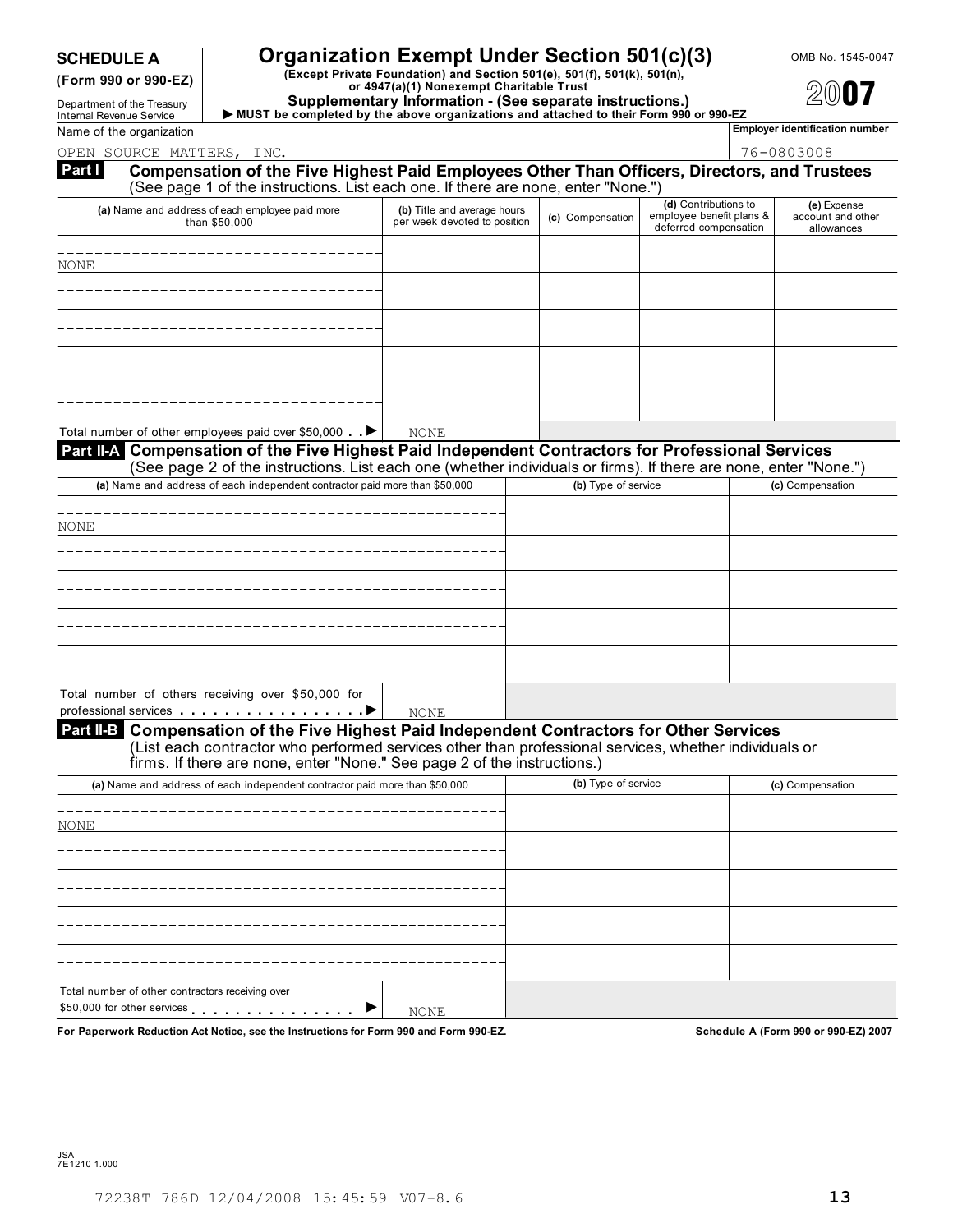Т

| 1                                                                                                                                                                                           |                                                                                                                                                              | Χ |
|---------------------------------------------------------------------------------------------------------------------------------------------------------------------------------------------|--------------------------------------------------------------------------------------------------------------------------------------------------------------|---|
|                                                                                                                                                                                             |                                                                                                                                                              |   |
|                                                                                                                                                                                             |                                                                                                                                                              |   |
| 2a                                                                                                                                                                                          |                                                                                                                                                              |   |
| 2 b                                                                                                                                                                                         |                                                                                                                                                              |   |
| 2c                                                                                                                                                                                          |                                                                                                                                                              |   |
| 2 d                                                                                                                                                                                         |                                                                                                                                                              |   |
| 2е                                                                                                                                                                                          |                                                                                                                                                              |   |
| За                                                                                                                                                                                          |                                                                                                                                                              |   |
| 3b                                                                                                                                                                                          |                                                                                                                                                              |   |
| 3с                                                                                                                                                                                          |                                                                                                                                                              |   |
| 3 d                                                                                                                                                                                         |                                                                                                                                                              |   |
| 4a                                                                                                                                                                                          |                                                                                                                                                              |   |
|                                                                                                                                                                                             |                                                                                                                                                              |   |
|                                                                                                                                                                                             |                                                                                                                                                              |   |
|                                                                                                                                                                                             |                                                                                                                                                              |   |
|                                                                                                                                                                                             |                                                                                                                                                              |   |
|                                                                                                                                                                                             |                                                                                                                                                              |   |
|                                                                                                                                                                                             |                                                                                                                                                              |   |
| Did the organization have a section 403(b) annuity plan for its employees?<br>Did the organization provide credit counseling, debt management, credit repair, or debt negotiation services? | 4 b<br>4c<br>Enter the total number or donor advised funds owned at the end of the tax year<br>amounts in such funds or accounts ……………………………………………………………………… |   |

**Schedule A (Form 990 or 990-EZ) 2007**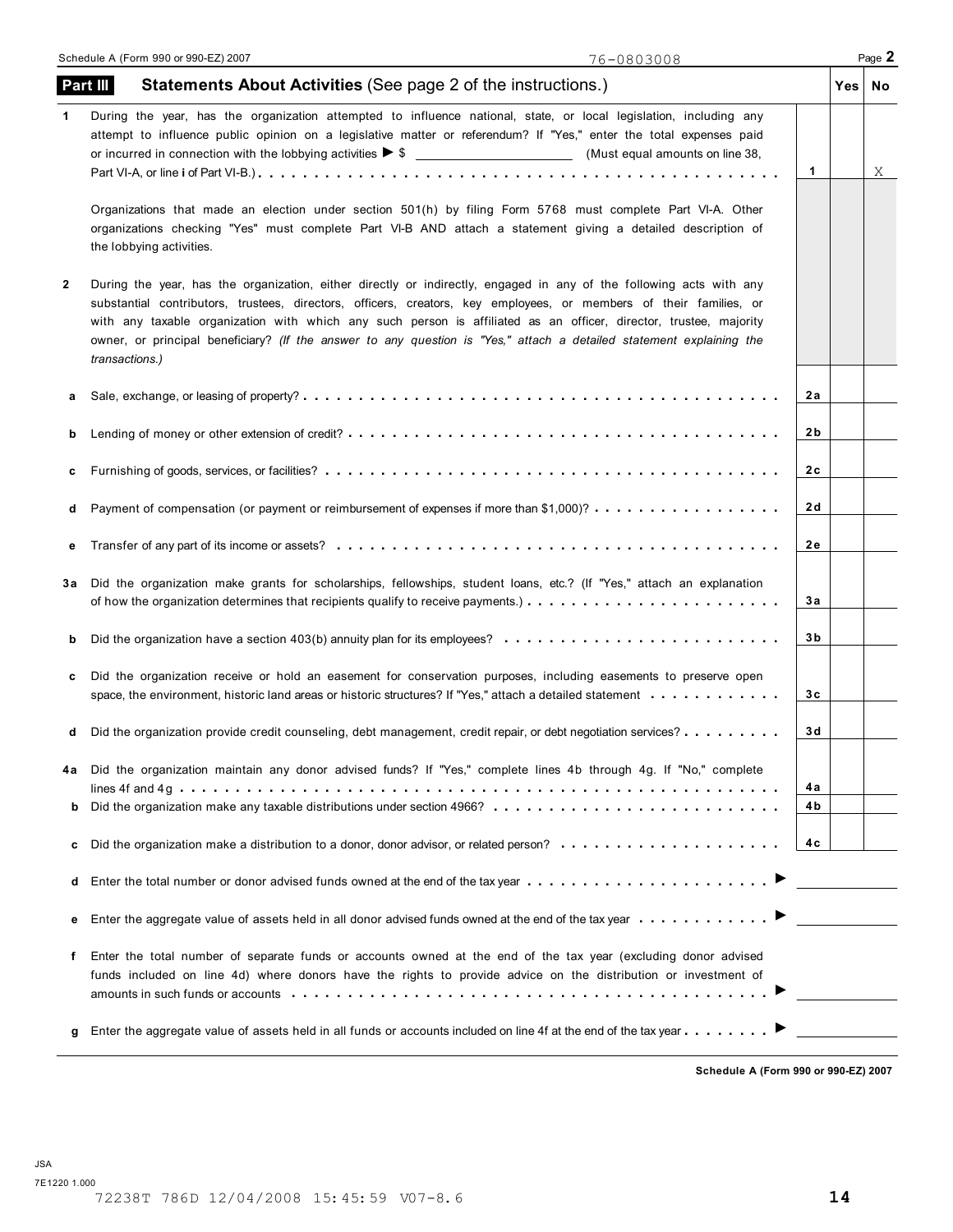| Part IV         | Reason for Non-Private Foundation Status (See pages 4 through 8 of the instructions.)                                                                                                                                                                                                                                                                                                                                                                                                                                                                                                                                                                                                                                                                                     |                                                          |                                                                                                   |                  |                                                                                                               |                             |
|-----------------|---------------------------------------------------------------------------------------------------------------------------------------------------------------------------------------------------------------------------------------------------------------------------------------------------------------------------------------------------------------------------------------------------------------------------------------------------------------------------------------------------------------------------------------------------------------------------------------------------------------------------------------------------------------------------------------------------------------------------------------------------------------------------|----------------------------------------------------------|---------------------------------------------------------------------------------------------------|------------------|---------------------------------------------------------------------------------------------------------------|-----------------------------|
|                 | I certify that the organization is not a private foundation because it is: (Please check only ONE applicable box.)                                                                                                                                                                                                                                                                                                                                                                                                                                                                                                                                                                                                                                                        |                                                          |                                                                                                   |                  |                                                                                                               |                             |
| 5               | A church, convention of churches, or association of churches. Section 170(b)(1)(A)(i).                                                                                                                                                                                                                                                                                                                                                                                                                                                                                                                                                                                                                                                                                    |                                                          |                                                                                                   |                  |                                                                                                               |                             |
|                 | A school. Section 170(b)(1)(A)(ii). (Also complete Part V.)                                                                                                                                                                                                                                                                                                                                                                                                                                                                                                                                                                                                                                                                                                               |                                                          |                                                                                                   |                  |                                                                                                               |                             |
|                 | A hospital or a cooperative hospital service organization. Section 170(b)(1)(A)(iii).                                                                                                                                                                                                                                                                                                                                                                                                                                                                                                                                                                                                                                                                                     |                                                          |                                                                                                   |                  |                                                                                                               |                             |
| 8               | A federal, state, or local government or governmental unit. Section 170(b)(1)(A)(v).                                                                                                                                                                                                                                                                                                                                                                                                                                                                                                                                                                                                                                                                                      |                                                          |                                                                                                   |                  |                                                                                                               |                             |
| 9               | A medical research organization operated in conjunction with a hospital. Section 170(b)(1)(A)(iii). Enter the hospital's name, city,                                                                                                                                                                                                                                                                                                                                                                                                                                                                                                                                                                                                                                      |                                                          |                                                                                                   |                  |                                                                                                               |                             |
| 10              | An organization operated for the benefit of a college or university owned or operated by a governmental unit. Section 170(b)(1)(A)(iv).<br>(Also complete the <b>Support Schedule</b> in Part IV-A.)                                                                                                                                                                                                                                                                                                                                                                                                                                                                                                                                                                      |                                                          |                                                                                                   |                  |                                                                                                               |                             |
| 11a             | An organization that normally receives a substantial part of its support from a governmental unit or from the general public. Section<br>170(b)(1)(A)(vi). (Also complete the Support Schedule in Part IV-A.)                                                                                                                                                                                                                                                                                                                                                                                                                                                                                                                                                             |                                                          |                                                                                                   |                  |                                                                                                               |                             |
| 11 <sub>b</sub> | A community trust. Section 170(b)(1)(A)(vi). (Also complete the Support Schedule in Part IV-A.)                                                                                                                                                                                                                                                                                                                                                                                                                                                                                                                                                                                                                                                                           |                                                          |                                                                                                   |                  |                                                                                                               |                             |
| 12<br>13        | An organization that normally receives: (1) more than 33 1/3% of its support from contributions, membership fees, and gross receipts from<br>activities related to its charitable, etc., functions - subject to certain exceptions, and (2) no more than 33 1/3% of its support from gross<br>investment income and unrelated business taxable income (less section 511 tax) from businesses acquired by the organization after June 30,<br>1975. See section 509(a)(2). (Also complete the <b>Support Schedule</b> in Part IV-A.)<br>An organization that is not controlled by any disqualified persons (other than foundation managers) and otherwise meets the<br>requirements of section 509(a)(3). Check the box that describes the type of supporting organization: |                                                          |                                                                                                   |                  |                                                                                                               |                             |
|                 | Type I<br>Type II                                                                                                                                                                                                                                                                                                                                                                                                                                                                                                                                                                                                                                                                                                                                                         |                                                          | Type III - Functionally Integrated                                                                | Type III - Other |                                                                                                               |                             |
|                 | Provide the following information about the supported organizations. (See page 8 of the instructions.)                                                                                                                                                                                                                                                                                                                                                                                                                                                                                                                                                                                                                                                                    |                                                          |                                                                                                   |                  |                                                                                                               |                             |
|                 | (a)<br>Name(s) of supported organization(s)                                                                                                                                                                                                                                                                                                                                                                                                                                                                                                                                                                                                                                                                                                                               | (b)<br><b>Employer</b><br>identification<br>number (EIN) | (c)<br>Type of<br>organization<br>(described in lines<br>5 through 12<br>above or IRC<br>section) |                  | (d)<br>Is the supported<br>organization listed in<br>the supporting<br>organization's<br>governing documents? | (e)<br>Amount of<br>support |
|                 |                                                                                                                                                                                                                                                                                                                                                                                                                                                                                                                                                                                                                                                                                                                                                                           |                                                          |                                                                                                   | Yes              | No                                                                                                            |                             |
|                 |                                                                                                                                                                                                                                                                                                                                                                                                                                                                                                                                                                                                                                                                                                                                                                           |                                                          |                                                                                                   |                  |                                                                                                               |                             |
|                 |                                                                                                                                                                                                                                                                                                                                                                                                                                                                                                                                                                                                                                                                                                                                                                           |                                                          |                                                                                                   |                  |                                                                                                               |                             |
|                 |                                                                                                                                                                                                                                                                                                                                                                                                                                                                                                                                                                                                                                                                                                                                                                           |                                                          |                                                                                                   |                  |                                                                                                               |                             |
|                 |                                                                                                                                                                                                                                                                                                                                                                                                                                                                                                                                                                                                                                                                                                                                                                           |                                                          |                                                                                                   |                  |                                                                                                               |                             |
|                 | Total the control of the control of the control of the control of the control of the control of the control of                                                                                                                                                                                                                                                                                                                                                                                                                                                                                                                                                                                                                                                            |                                                          |                                                                                                   | .                |                                                                                                               |                             |
| 14              | An organization organized and operated to test for public safety. Section 509(a)(4). (See page 8 of the instructions.)                                                                                                                                                                                                                                                                                                                                                                                                                                                                                                                                                                                                                                                    |                                                          |                                                                                                   |                  |                                                                                                               |                             |

**Schedule A (Form 990 or 990-EZ) 2007**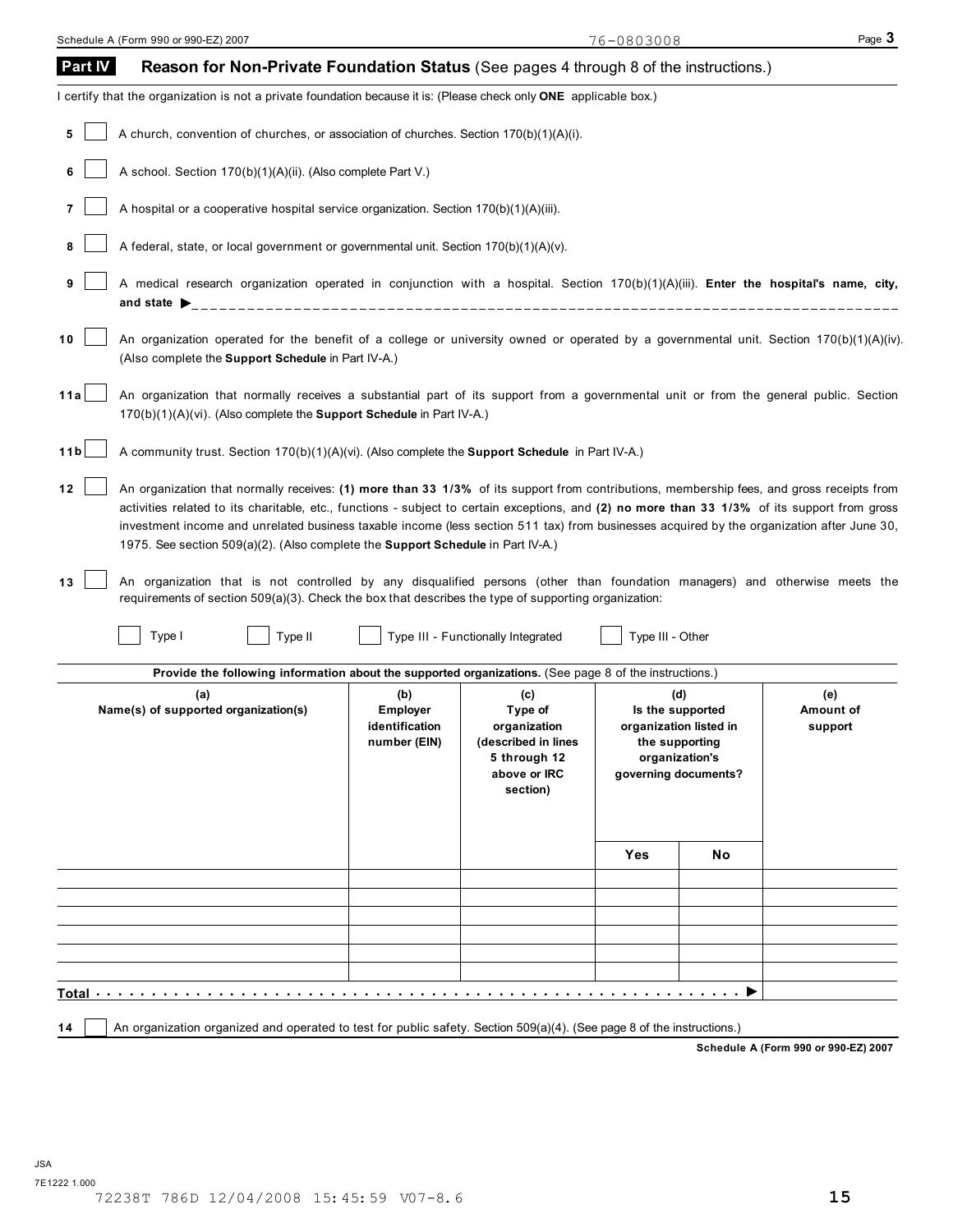| <b>Part IV-A Support Schedule</b> (Complete only if you checked a box on line 10, 11, or 12.) Use cash method of accounting.<br>Note: You may use the worksheet in the instructions for converting from the accrual to the cash method of accounting. NOT APPLICABLE                                                                                                                               |                                                                                                                       |                                              |                                                                                  |            |     |           |
|----------------------------------------------------------------------------------------------------------------------------------------------------------------------------------------------------------------------------------------------------------------------------------------------------------------------------------------------------------------------------------------------------|-----------------------------------------------------------------------------------------------------------------------|----------------------------------------------|----------------------------------------------------------------------------------|------------|-----|-----------|
| Calendar year (or fiscal year beginning in)<br>▶                                                                                                                                                                                                                                                                                                                                                   | (a) 2006                                                                                                              | (b) 2005                                     | (c) 2004                                                                         | $(d)$ 2003 |     | (e) Total |
| 15 Gifts, grants, and contributions received. (Do                                                                                                                                                                                                                                                                                                                                                  |                                                                                                                       |                                              |                                                                                  |            |     |           |
| not include unusual grants. See line 28.)                                                                                                                                                                                                                                                                                                                                                          |                                                                                                                       |                                              |                                                                                  |            |     |           |
| 16 Membership fees received                                                                                                                                                                                                                                                                                                                                                                        |                                                                                                                       |                                              |                                                                                  |            |     |           |
| 17 Gross receipts from admissions, merchandise                                                                                                                                                                                                                                                                                                                                                     |                                                                                                                       |                                              |                                                                                  |            |     |           |
| sold or services performed, or furnishing of                                                                                                                                                                                                                                                                                                                                                       |                                                                                                                       |                                              |                                                                                  |            |     |           |
|                                                                                                                                                                                                                                                                                                                                                                                                    |                                                                                                                       |                                              |                                                                                  |            |     |           |
| facilities in any activity that is related to the                                                                                                                                                                                                                                                                                                                                                  |                                                                                                                       |                                              |                                                                                  |            |     |           |
| organization's charitable, etc., purpose                                                                                                                                                                                                                                                                                                                                                           |                                                                                                                       |                                              |                                                                                  |            |     |           |
| 18 Gross<br>income from interest.<br>dividends,                                                                                                                                                                                                                                                                                                                                                    |                                                                                                                       |                                              |                                                                                  |            |     |           |
| amounts received from payments on securities<br>loans (section 512(a)(5)), rents, royalties, income                                                                                                                                                                                                                                                                                                |                                                                                                                       |                                              |                                                                                  |            |     |           |
| from similar sources, and unrelated business                                                                                                                                                                                                                                                                                                                                                       |                                                                                                                       |                                              |                                                                                  |            |     |           |
| taxable income (less section 511 taxes) from                                                                                                                                                                                                                                                                                                                                                       |                                                                                                                       |                                              |                                                                                  |            |     |           |
| businesses acquired by the organization after                                                                                                                                                                                                                                                                                                                                                      |                                                                                                                       |                                              |                                                                                  |            |     |           |
| June 30, 1975.                                                                                                                                                                                                                                                                                                                                                                                     |                                                                                                                       |                                              |                                                                                  |            |     |           |
| 19 Net income from unrelated business activities                                                                                                                                                                                                                                                                                                                                                   |                                                                                                                       |                                              |                                                                                  |            |     |           |
| not included in line 18                                                                                                                                                                                                                                                                                                                                                                            |                                                                                                                       |                                              |                                                                                  |            |     |           |
| 20 Tax revenues levied for the organization's benefit                                                                                                                                                                                                                                                                                                                                              |                                                                                                                       |                                              |                                                                                  |            |     |           |
| and either paid to it or expended on its                                                                                                                                                                                                                                                                                                                                                           |                                                                                                                       |                                              |                                                                                  |            |     |           |
|                                                                                                                                                                                                                                                                                                                                                                                                    |                                                                                                                       |                                              |                                                                                  |            |     |           |
| The value of services or facilities furnished to<br>21                                                                                                                                                                                                                                                                                                                                             |                                                                                                                       |                                              |                                                                                  |            |     |           |
| the organization by a governmental unit                                                                                                                                                                                                                                                                                                                                                            |                                                                                                                       |                                              |                                                                                  |            |     |           |
| without charge. Do not include the value of                                                                                                                                                                                                                                                                                                                                                        |                                                                                                                       |                                              |                                                                                  |            |     |           |
|                                                                                                                                                                                                                                                                                                                                                                                                    |                                                                                                                       |                                              |                                                                                  |            |     |           |
| services or facilities generally furnished to the                                                                                                                                                                                                                                                                                                                                                  |                                                                                                                       |                                              |                                                                                  |            |     |           |
| public without charge expansion of the state of the state of the state of the state of the state of the state o                                                                                                                                                                                                                                                                                    |                                                                                                                       |                                              |                                                                                  |            |     |           |
| 22 Other income. Attach a schedule. Do not                                                                                                                                                                                                                                                                                                                                                         |                                                                                                                       |                                              |                                                                                  |            |     |           |
| include gain or (loss) from sale of capital assets                                                                                                                                                                                                                                                                                                                                                 |                                                                                                                       |                                              |                                                                                  |            |     |           |
| Total of lines 15 through 22<br>23                                                                                                                                                                                                                                                                                                                                                                 |                                                                                                                       |                                              |                                                                                  |            |     |           |
| 24 Line 23 minus line 17                                                                                                                                                                                                                                                                                                                                                                           |                                                                                                                       |                                              |                                                                                  |            |     |           |
| 25 Enter 1% of line 23                                                                                                                                                                                                                                                                                                                                                                             |                                                                                                                       |                                              |                                                                                  |            |     |           |
| 26 Organizations described on lines 10 or 11:                                                                                                                                                                                                                                                                                                                                                      |                                                                                                                       |                                              | <b>a</b> Enter 2% of amount in column (e), line 24 NOT APPLICABLE $\blacksquare$ |            | 26a |           |
| <b>b</b> Prepare a list for your records to show the name of and amount contributed by each person (other than a                                                                                                                                                                                                                                                                                   |                                                                                                                       |                                              |                                                                                  |            |     |           |
| governmental unit or publicly supported organization) whose total gifts for 2003 through 2006 exceeded the                                                                                                                                                                                                                                                                                         |                                                                                                                       |                                              |                                                                                  |            |     |           |
| amount shown in line 26a. Do not file this list with your return. Enter the total of all these excess amounts                                                                                                                                                                                                                                                                                      |                                                                                                                       |                                              |                                                                                  |            | 26b |           |
|                                                                                                                                                                                                                                                                                                                                                                                                    |                                                                                                                       |                                              |                                                                                  | ▶          | 26c |           |
| d Add: Amounts from column (e) for lines: 18                                                                                                                                                                                                                                                                                                                                                       | 19                                                                                                                    | <u> The Common State Common State Common</u> |                                                                                  |            |     |           |
| 22                                                                                                                                                                                                                                                                                                                                                                                                 |                                                                                                                       |                                              |                                                                                  |            |     |           |
|                                                                                                                                                                                                                                                                                                                                                                                                    | <u> 1989 - John Harry Harry Harry Harry Harry Harry Harry Harry Harry Harry Harry Harry Harry Harry Harry Harry H</u> |                                              |                                                                                  |            |     |           |
|                                                                                                                                                                                                                                                                                                                                                                                                    |                                                                                                                       |                                              |                                                                                  |            |     | %         |
| 27 Organizations described on line 12: a For amounts included in lines 15, 16, and 17 that were received from a "disqualified                                                                                                                                                                                                                                                                      |                                                                                                                       |                                              |                                                                                  |            |     |           |
| person," prepare a list for your records to show the name of, and total amounts received in each year from, each "disqualified person."<br>Do not file this list with your return. Enter the sum of such amounts for each year:<br>NOT APPLICABLE                                                                                                                                                  |                                                                                                                       |                                              |                                                                                  |            |     |           |
| (2006) __________________ (2005) _________________________(2004) ______________________(2003)_________________                                                                                                                                                                                                                                                                                     |                                                                                                                       |                                              |                                                                                  |            |     |           |
| b For any amount included in line 17 that was received from each person (other than "disqualified persons"), prepare a list for your records to                                                                                                                                                                                                                                                    |                                                                                                                       |                                              |                                                                                  |            |     |           |
| show the name of, and amount received for each year, that was more than the larger of (1) the amount on line 25 for the year or (2) \$5,000.                                                                                                                                                                                                                                                       |                                                                                                                       |                                              |                                                                                  |            |     |           |
| (Include in the list organizations described in lines 5 through 11b, as well as individuals.) Do not file this list with your return. After computing<br>the difference between the amount received and the larger amount described in (1) or (2), enter the sum of these differences (the excess                                                                                                  |                                                                                                                       |                                              |                                                                                  |            |     |           |
| amounts) for each year:                                                                                                                                                                                                                                                                                                                                                                            |                                                                                                                       |                                              |                                                                                  |            |     |           |
|                                                                                                                                                                                                                                                                                                                                                                                                    |                                                                                                                       |                                              |                                                                                  |            |     |           |
|                                                                                                                                                                                                                                                                                                                                                                                                    |                                                                                                                       |                                              |                                                                                  |            |     |           |
|                                                                                                                                                                                                                                                                                                                                                                                                    |                                                                                                                       |                                              |                                                                                  |            |     |           |
|                                                                                                                                                                                                                                                                                                                                                                                                    |                                                                                                                       |                                              |                                                                                  |            |     |           |
|                                                                                                                                                                                                                                                                                                                                                                                                    |                                                                                                                       |                                              |                                                                                  |            |     |           |
| d Add: Line 27a total et al. 27 b and line 27b total et al. 27b total et al. 27d   27d   27d   27d   27d   27d                                                                                                                                                                                                                                                                                     |                                                                                                                       |                                              |                                                                                  |            |     |           |
| е                                                                                                                                                                                                                                                                                                                                                                                                  |                                                                                                                       |                                              |                                                                                  |            |     |           |
| Total support for section 509(a)(2) test: Enter amount from line 23, column (e) $\cdots \cdots \cdots$ $\blacktriangleright$ 27f  <br>f                                                                                                                                                                                                                                                            |                                                                                                                       |                                              |                                                                                  |            |     |           |
| a                                                                                                                                                                                                                                                                                                                                                                                                  |                                                                                                                       |                                              |                                                                                  |            |     | $\%$      |
| h Investment income percentage (line 18, column (e) (numerator) divided by line 27f (denominator)) $\ldots \ldots \ldots$                                                                                                                                                                                                                                                                          |                                                                                                                       |                                              |                                                                                  |            |     | $\%$      |
| 28 Unusual Grants: For an organization described in line 10, 11, or 12 that received any unusual grants during 2003 through 2006,<br>prepare a list for your records to show, for each year, the name of the contributor, the date and amount of the grant, and a brief<br>description of the nature of the grant. Do not file this list with your return. Do not include these grants in line 15. |                                                                                                                       |                                              |                                                                                  |            |     |           |

Schedule A (Form 990 or 990-EZ) 2007 Page 4

76-0803008

Schedule A (Form 990 or 990-EZ) 2007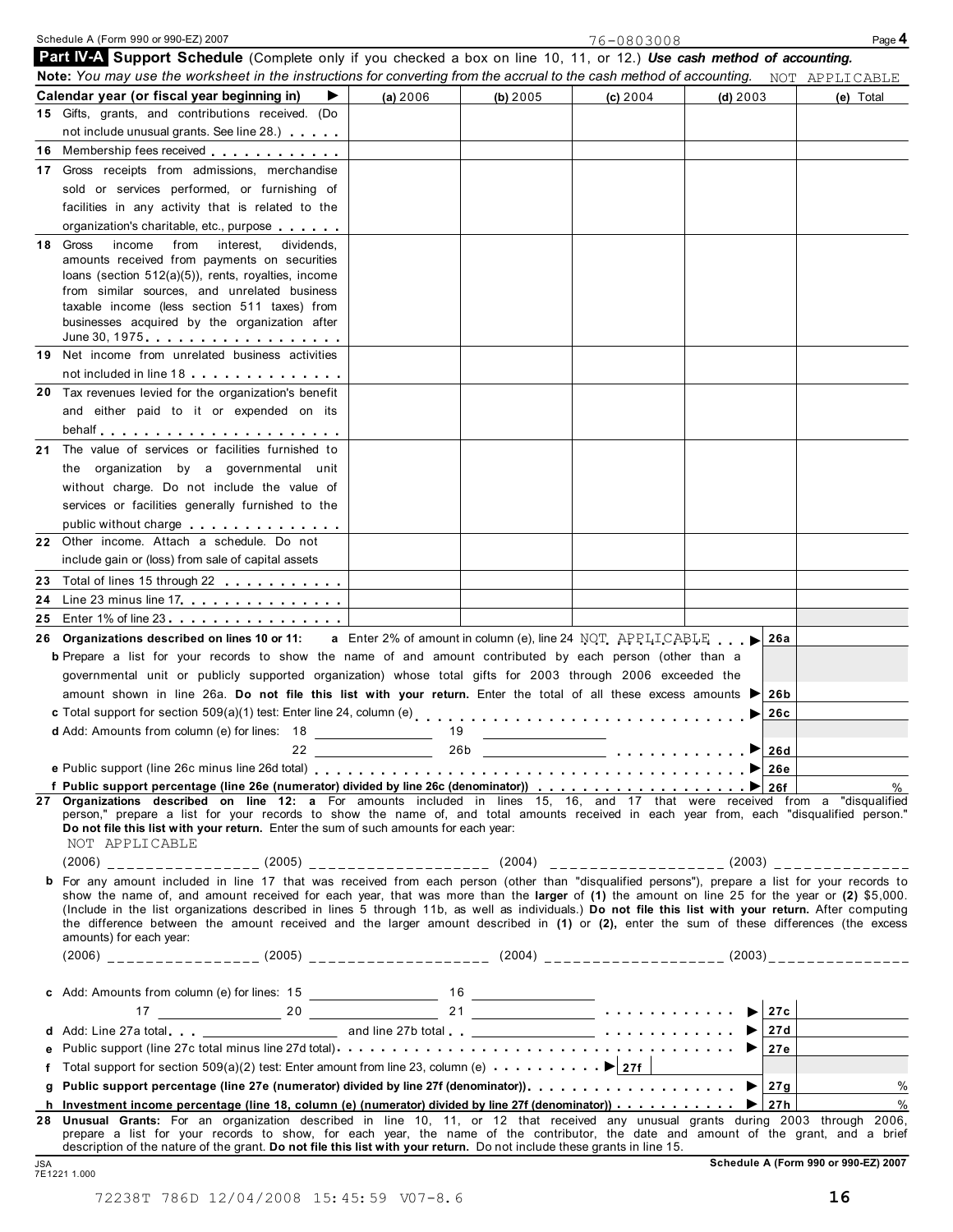Schedule A (Form 990 or 990-EZ) 2007 **Page 5 Page 10** 

76-0803008

| <b>Part V</b> | Private School Questionnaire (See page 9 of the instructions.)<br>NOT APPLICABLE<br>(To be completed ONLY by schools that checked the box on line 6 in Part IV) |                 |     |    |
|---------------|-----------------------------------------------------------------------------------------------------------------------------------------------------------------|-----------------|-----|----|
| 29            | Does the organization have a racially nondiscriminatory policy toward students by statement in its charter, bylaws,                                             |                 | Yes | No |
|               |                                                                                                                                                                 | 29              |     |    |
| 30            | Does the organization include a statement of its racially nondiscriminatory policy toward students in all its                                                   |                 |     |    |
|               | brochures, catalogues, and other written communications with the public dealing with student admissions,                                                        |                 |     |    |
|               | programs, and scholarships?                                                                                                                                     | 30              |     |    |
| 31            | Has the organization publicized its racially nondiscriminatory policy through newspaper or broadcast media during                                               |                 |     |    |
|               | the period of solicitation for students, or during the registration period if it has no solicitation program, in a way                                          |                 |     |    |
|               | If "Yes," please describe; if "No," please explain. (If you need more space, attach a separate statement.)                                                      | 31              |     |    |
|               |                                                                                                                                                                 |                 |     |    |
|               |                                                                                                                                                                 |                 |     |    |
| 32            | Does the organization maintain the following:                                                                                                                   |                 |     |    |
|               | a Records indicating the racial composition of the student body, faculty, and administrative staff?                                                             | 32a             |     |    |
|               | <b>b</b> Records documenting that scholarships and other financial assistance are awarded on a racially nondiscriminatory<br>basis?                             | 32 <sub>b</sub> |     |    |
|               | c Copies of all catalogues, brochures, announcements, and other written communications to the public dealing                                                    |                 |     |    |
|               |                                                                                                                                                                 | 32c             |     |    |
|               |                                                                                                                                                                 | 32d             |     |    |
|               |                                                                                                                                                                 |                 |     |    |
|               | If you answered "No" to any of the above, please explain. (If you need more space, attach a separate statement.)                                                |                 |     |    |
| 33            | Does the organization discriminate by race in any way with respect to:                                                                                          |                 |     |    |
|               |                                                                                                                                                                 | 33a             |     |    |
|               | <b>b</b> Admissions policies?                                                                                                                                   | 33 <sub>b</sub> |     |    |
|               |                                                                                                                                                                 |                 |     |    |
|               | c Employment of faculty or administrative staff?                                                                                                                | 33c             |     |    |
|               | d Scholarships or other financial assistance?                                                                                                                   | 33d             |     |    |
|               | e Educational policies?                                                                                                                                         | 33e             |     |    |
|               | f Use of facilities?                                                                                                                                            | 33f             |     |    |
|               | g Athletic programs?                                                                                                                                            | 33g             |     |    |
|               |                                                                                                                                                                 |                 |     |    |
|               | h Other extracurricular activities?                                                                                                                             | 33h             |     |    |
|               | If you answered "Yes" to any of the above, please explain. (If you need more space, attach a separate statement.)                                               |                 |     |    |
|               |                                                                                                                                                                 |                 |     |    |
|               | 34 a Does the organization receive any financial aid or assistance from a governmental agency?<br>di di di di di di di di di di di d                            | 34a             |     |    |
|               |                                                                                                                                                                 | 34b             |     |    |
|               | If you answered "Yes" to either 34a or b, please explain using an attached statement.                                                                           |                 |     |    |
| 35            | Does the organization certify that it has complied with the applicable requirements of sections 4.01 through 4.05                                               |                 |     |    |
|               | of Rev. Proc. 75-50, 1975-2 C.B. 587, covering racial nondiscrimination? If "No," attach an explanation                                                         | 35              |     |    |

**Schedule A (Form 990 or 990-EZ) 2007** JSA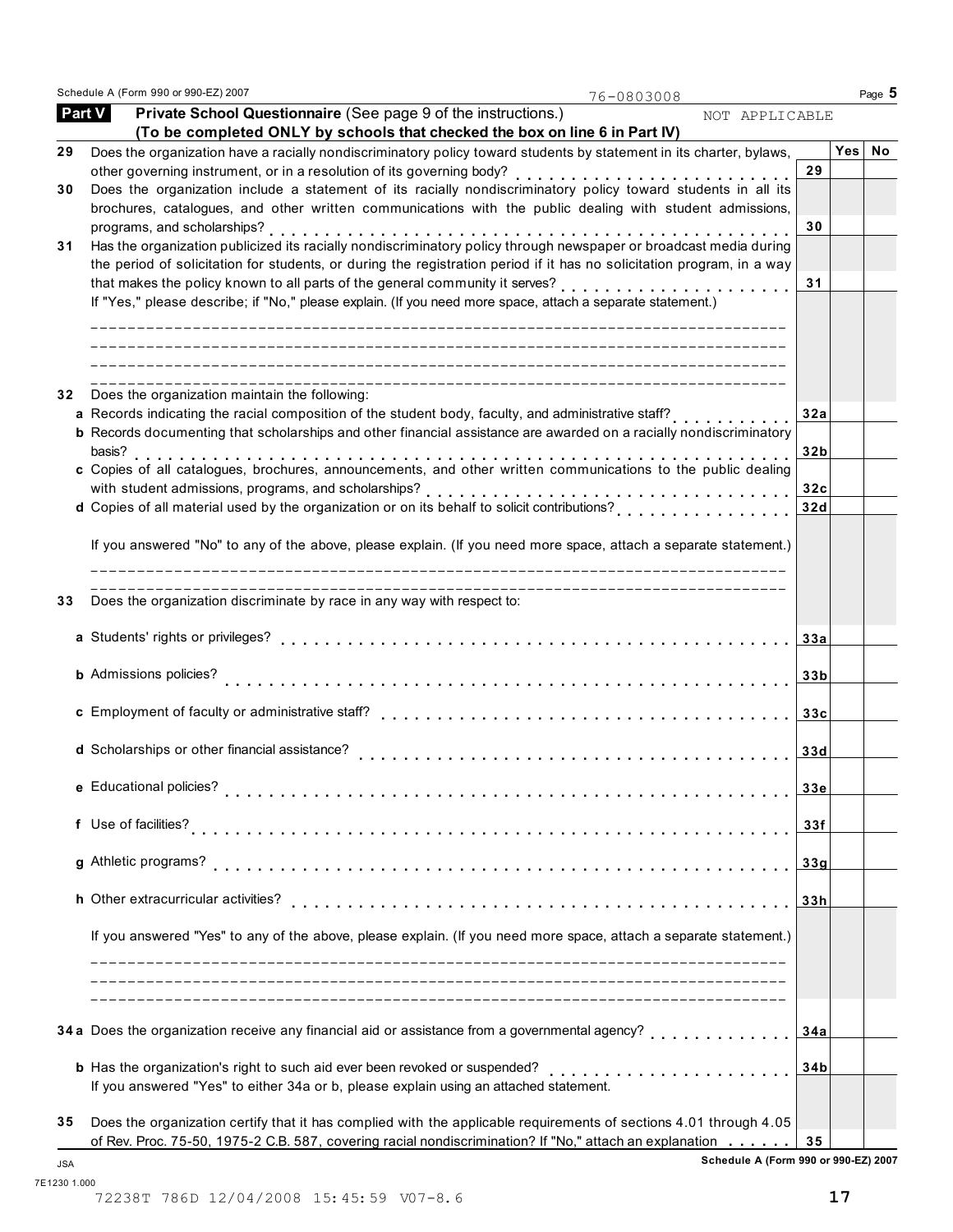|    | Schedule A (Form 990 or 990-EZ) 2007                                                                                                                                                                                                       |                                                     |                                                                                                                |      |    | 76-0803008                        | Page 6                                                     |
|----|--------------------------------------------------------------------------------------------------------------------------------------------------------------------------------------------------------------------------------------------|-----------------------------------------------------|----------------------------------------------------------------------------------------------------------------|------|----|-----------------------------------|------------------------------------------------------------|
|    | Part VI-A                                                                                                                                                                                                                                  |                                                     | Lobbying Expenditures by Electing Public Charities (See page 11 of the instructions.)                          |      |    |                                   |                                                            |
|    |                                                                                                                                                                                                                                            |                                                     | (To be completed ONLY by an eligible organization that filed Form 5768) NOT APPLICABLE                         |      |    |                                   |                                                            |
|    | Check $\triangleright$ a                                                                                                                                                                                                                   | if the organization belongs to an affiliated group. | Check $\blacktriangleright$ b                                                                                  |      |    |                                   | if you checked "a" and "limited control" provisions apply. |
|    |                                                                                                                                                                                                                                            | <b>Limits on Lobbying Expenditures</b>              |                                                                                                                |      |    | (a)<br>Affiliated group<br>totals | (b)<br>To be completed<br>for all electing                 |
|    |                                                                                                                                                                                                                                            |                                                     | (The term "expenditures" means amounts paid or incurred.)                                                      |      |    |                                   | organizations                                              |
| 36 | Total lobbying expenditures to influence public opinion (grassroots lobbying)                                                                                                                                                              |                                                     |                                                                                                                |      | 36 |                                   |                                                            |
| 37 | Total lobbying expenditures to influence a legislative body (direct lobbying)                                                                                                                                                              |                                                     |                                                                                                                |      | 37 |                                   |                                                            |
| 38 |                                                                                                                                                                                                                                            |                                                     |                                                                                                                |      | 38 |                                   |                                                            |
| 39 |                                                                                                                                                                                                                                            |                                                     |                                                                                                                |      | 39 |                                   |                                                            |
| 40 | Total exempt purpose expenditures (add lines 38 and 39)<br>Lobbying nontaxable amount. Enter the amount from the following table -                                                                                                         |                                                     |                                                                                                                |      | 40 |                                   |                                                            |
| 41 | If the amount on line 40 is -                                                                                                                                                                                                              |                                                     | The lobbying nontaxable amount is -                                                                            |      |    |                                   |                                                            |
|    |                                                                                                                                                                                                                                            |                                                     |                                                                                                                |      |    |                                   |                                                            |
|    | Not over \$500,000 20% of the amount on line 40<br>Over \$500,000 but not over \$1,000,000 \$100,000 plus 15% of the excess over \$500,000                                                                                                 |                                                     |                                                                                                                |      |    |                                   |                                                            |
|    | Over \$1,000,000 but not over \$1,500,000 \$175,000 plus 10% of the excess over \$1,000,000                                                                                                                                                |                                                     |                                                                                                                |      | 41 |                                   |                                                            |
|    | Over \$1,500,000 but not over \$17,000,000 \$225,000 plus 5% of the excess over \$1,500,000                                                                                                                                                |                                                     |                                                                                                                |      |    |                                   |                                                            |
|    |                                                                                                                                                                                                                                            |                                                     |                                                                                                                |      |    |                                   |                                                            |
| 42 | Grassroots nontaxable amount (enter 25% of line 41)<br>[100]<br>Alternative 41]<br>Alternative 41 and 2010<br>Alternative 41 and 2010<br>Alternative 41 and 2010<br>Alternative 41 and 30 and 30 and 30 and 30 and 30 and 30 and 30 and 30 |                                                     |                                                                                                                |      | 42 |                                   |                                                            |
| 43 | Subtract line 42 from line 36. Enter -0- if line 42 is more than line 36                                                                                                                                                                   |                                                     |                                                                                                                |      | 43 |                                   |                                                            |
| 44 | Subtract line 41 from line 38. Enter -0- if line 41 is more than line 38                                                                                                                                                                   |                                                     |                                                                                                                |      | 44 |                                   |                                                            |
|    |                                                                                                                                                                                                                                            |                                                     |                                                                                                                |      |    |                                   |                                                            |
|    | Caution: If there is an amount on either line 43 or line 44, you must file Form 4720.                                                                                                                                                      |                                                     |                                                                                                                |      |    |                                   |                                                            |
|    |                                                                                                                                                                                                                                            |                                                     | 4-Year Averaging Period Under Section 501(h)                                                                   |      |    |                                   |                                                            |
|    |                                                                                                                                                                                                                                            |                                                     | (Some organizations that made a section 501(h) election do not have to complete all of the five columns below. |      |    |                                   |                                                            |
|    |                                                                                                                                                                                                                                            |                                                     | See the instructions for lines 45 through 50 on page 13 of the instructions.)                                  |      |    |                                   |                                                            |
|    |                                                                                                                                                                                                                                            |                                                     | Lobbying Expenditures During 4-Year Averaging Period                                                           |      |    |                                   |                                                            |
|    | Calendar year (or fiscal                                                                                                                                                                                                                   | (a)                                                 | (b)                                                                                                            | (c)  |    | (d)                               | (e)                                                        |
|    | year beginning in) $\blacktriangleright$                                                                                                                                                                                                   | 2007                                                | 2006                                                                                                           | 2005 |    | 2004                              | Total                                                      |
|    | Lobbying nontaxable                                                                                                                                                                                                                        |                                                     |                                                                                                                |      |    |                                   |                                                            |
|    | 45 amount and the set of the set of the set of the set of the set of the set of the set of the set of the set of the set of the set of the set of the set of the set of the set of the set of the set of the set of the set of             |                                                     |                                                                                                                |      |    |                                   |                                                            |
|    | Lobbying ceiling amount                                                                                                                                                                                                                    |                                                     |                                                                                                                |      |    |                                   |                                                            |
|    | 46 (150% of line 45(e))                                                                                                                                                                                                                    |                                                     |                                                                                                                |      |    |                                   |                                                            |
|    | 47 Total lobbying expenditures                                                                                                                                                                                                             |                                                     |                                                                                                                |      |    |                                   |                                                            |
|    |                                                                                                                                                                                                                                            |                                                     |                                                                                                                |      |    |                                   |                                                            |

|    | Grassroots nontaxable                                                                                                                                                                                                         |                                                          |                                                                                                          |                |     |           |        |
|----|-------------------------------------------------------------------------------------------------------------------------------------------------------------------------------------------------------------------------------|----------------------------------------------------------|----------------------------------------------------------------------------------------------------------|----------------|-----|-----------|--------|
|    |                                                                                                                                                                                                                               |                                                          |                                                                                                          |                |     |           |        |
|    | Grassroots ceiling amount                                                                                                                                                                                                     |                                                          |                                                                                                          |                |     |           |        |
| 49 | $(150\% \text{ of line } 48(e))$                                                                                                                                                                                              |                                                          |                                                                                                          |                |     |           |        |
|    | Grassroots lobbying                                                                                                                                                                                                           |                                                          |                                                                                                          |                |     |           |        |
|    | 50 expenditures and the set of the set of the set of the set of the set of the set of the set of the set of the set of the set of the set of the set of the set of the set of the set of the set of the set of the set of the |                                                          |                                                                                                          |                |     |           |        |
|    | Part VI-B                                                                                                                                                                                                                     | <b>Lobbying Activity by Nonelecting Public Charities</b> | (For reporting only by organizations that did not complete Part VI-A) (See page 13 of the instructions.) | NOT APPLICABLE |     |           |        |
|    | During the year, did the organization attempt to influence national, state or local legislation, including any<br>attempt to influence public opinion on a legislative matter or referendum, through the use of:              |                                                          |                                                                                                          |                | Yes | <b>No</b> | Amount |
|    | a Volunteers                                                                                                                                                                                                                  |                                                          |                                                                                                          |                |     |           |        |

| <b>b</b> Paid staff or management (Include compensation in expenses reported on lines c through <b>h</b> .) [                                                                                                                  |  |  |
|--------------------------------------------------------------------------------------------------------------------------------------------------------------------------------------------------------------------------------|--|--|
|                                                                                                                                                                                                                                |  |  |
| d Mailings to members, legislators, or the public $\ldots \ldots \ldots \ldots \ldots \ldots \ldots \ldots$                                                                                                                    |  |  |
|                                                                                                                                                                                                                                |  |  |
| f Grants to other organizations for lobbying purposes                                                                                                                                                                          |  |  |
| g Direct contact with legislators, their staffs, government officials, or a legislative body                                                                                                                                   |  |  |
| h Rallies, demonstrations, seminars, conventions, speeches, lectures, or any other means                                                                                                                                       |  |  |
| i Total lobbying expenditures (Add lines c through h.) [1] [2] The content of the content of the content of the content of the content of the content of the content of the content of the content of the content of the conte |  |  |
| If "Yes" to any of the above, also attach a statement giving a detailed description of the lobbying activities.                                                                                                                |  |  |

**Schedule A (Form 990 or 990-EZ) 2007**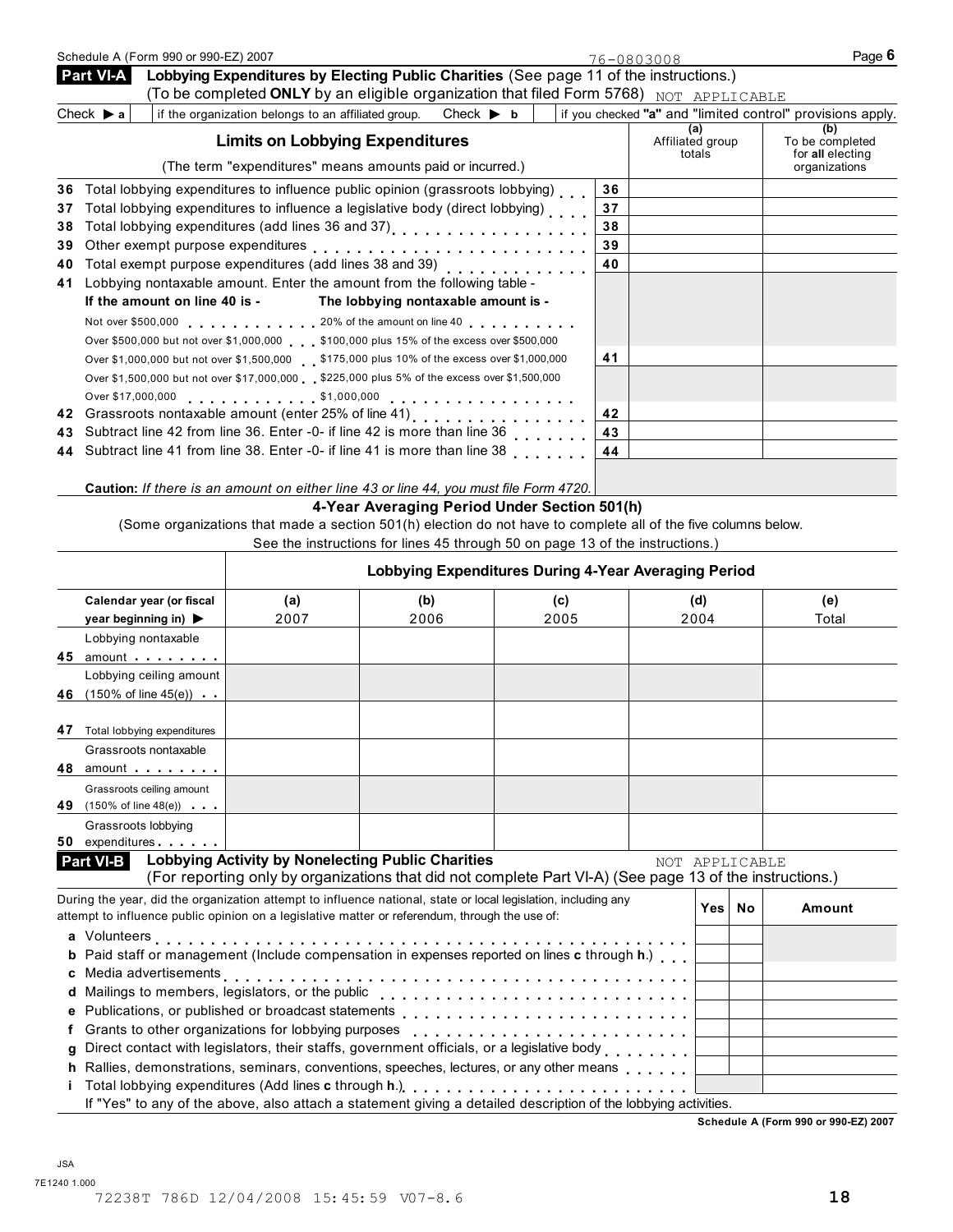|                              |                                                     | a Transfers from the reporting organization to a noncharitable exempt organization of:                                                                                                                                                                                                                                                                                                                   |                                                                         |               | Yes No |            |
|------------------------------|-----------------------------------------------------|----------------------------------------------------------------------------------------------------------------------------------------------------------------------------------------------------------------------------------------------------------------------------------------------------------------------------------------------------------------------------------------------------------|-------------------------------------------------------------------------|---------------|--------|------------|
|                              |                                                     |                                                                                                                                                                                                                                                                                                                                                                                                          |                                                                         | 51a(i)        |        | X          |
|                              |                                                     |                                                                                                                                                                                                                                                                                                                                                                                                          |                                                                         | a(ii)         |        | X          |
| <b>b</b> Other transactions: |                                                     |                                                                                                                                                                                                                                                                                                                                                                                                          |                                                                         |               |        |            |
|                              |                                                     |                                                                                                                                                                                                                                                                                                                                                                                                          |                                                                         | b(i)          |        | X.         |
|                              |                                                     |                                                                                                                                                                                                                                                                                                                                                                                                          |                                                                         | b(ii)         |        | $X -$      |
|                              |                                                     | (iii) Rental of facilities, equipment, or other assets [1] [1] [1] The content of the content of the content of the content of the content of the content of the content of the content of the content of the content of the c                                                                                                                                                                           |                                                                         | b(iii)        |        | X          |
| (iv)                         |                                                     |                                                                                                                                                                                                                                                                                                                                                                                                          |                                                                         | b(iv)         |        | X          |
| (v)                          |                                                     |                                                                                                                                                                                                                                                                                                                                                                                                          |                                                                         | b(v)<br>b(vi) |        | X<br>$X -$ |
|                              |                                                     |                                                                                                                                                                                                                                                                                                                                                                                                          |                                                                         | c             |        | X          |
|                              |                                                     | d If the answer to any of the above is "Yes," complete the following schedule. Column (b) should always show the fair market value of the<br>goods, other assets, or services given by the reporting organization. If the organization received less than fair market value in any<br>transaction or sharing arrangement, show in column (d) the value of the goods, other assets, or services received: |                                                                         |               |        |            |
| (a)<br>Line no.              | (b)<br>Amount involved                              | (c)<br>Name of noncharitable exempt organization                                                                                                                                                                                                                                                                                                                                                         | (d)<br>Description of transfers, transactions, and sharing arrangements |               |        |            |
|                              |                                                     |                                                                                                                                                                                                                                                                                                                                                                                                          |                                                                         |               |        |            |
| N/A                          |                                                     |                                                                                                                                                                                                                                                                                                                                                                                                          |                                                                         |               |        |            |
|                              |                                                     |                                                                                                                                                                                                                                                                                                                                                                                                          |                                                                         |               |        |            |
|                              |                                                     |                                                                                                                                                                                                                                                                                                                                                                                                          |                                                                         |               |        |            |
|                              |                                                     |                                                                                                                                                                                                                                                                                                                                                                                                          |                                                                         |               |        |            |
|                              |                                                     |                                                                                                                                                                                                                                                                                                                                                                                                          |                                                                         |               |        |            |
|                              |                                                     |                                                                                                                                                                                                                                                                                                                                                                                                          |                                                                         |               |        |            |
|                              |                                                     |                                                                                                                                                                                                                                                                                                                                                                                                          |                                                                         |               |        |            |
|                              |                                                     |                                                                                                                                                                                                                                                                                                                                                                                                          |                                                                         |               |        |            |
|                              |                                                     |                                                                                                                                                                                                                                                                                                                                                                                                          |                                                                         |               |        |            |
|                              |                                                     |                                                                                                                                                                                                                                                                                                                                                                                                          |                                                                         |               |        |            |
|                              |                                                     |                                                                                                                                                                                                                                                                                                                                                                                                          |                                                                         |               |        |            |
|                              |                                                     |                                                                                                                                                                                                                                                                                                                                                                                                          |                                                                         |               |        |            |
|                              |                                                     |                                                                                                                                                                                                                                                                                                                                                                                                          |                                                                         |               |        |            |
|                              |                                                     |                                                                                                                                                                                                                                                                                                                                                                                                          |                                                                         |               |        |            |
|                              |                                                     |                                                                                                                                                                                                                                                                                                                                                                                                          |                                                                         |               |        |            |
|                              |                                                     | 52a Is the organization directly or indirectly affiliated with, or related to, one or more tax-exempt organizations<br>described in section 501(c) of the Code (other than section 501(c)(3)) or in section 527?                                                                                                                                                                                         | ▶                                                                       | Yes           |        |            |
|                              | <b>b</b> If "Yes," complete the following schedule: |                                                                                                                                                                                                                                                                                                                                                                                                          |                                                                         |               |        |            |
|                              | (a)                                                 | (b)                                                                                                                                                                                                                                                                                                                                                                                                      | (c)                                                                     |               |        |            |
|                              | Name of organization                                | Type of organization                                                                                                                                                                                                                                                                                                                                                                                     | Description of relationship                                             |               |        |            |
|                              |                                                     |                                                                                                                                                                                                                                                                                                                                                                                                          |                                                                         |               |        |            |
| N/A                          |                                                     |                                                                                                                                                                                                                                                                                                                                                                                                          |                                                                         |               |        |            |
|                              |                                                     |                                                                                                                                                                                                                                                                                                                                                                                                          |                                                                         |               |        | No         |
|                              |                                                     |                                                                                                                                                                                                                                                                                                                                                                                                          |                                                                         |               |        |            |
|                              |                                                     |                                                                                                                                                                                                                                                                                                                                                                                                          |                                                                         |               |        |            |
|                              |                                                     |                                                                                                                                                                                                                                                                                                                                                                                                          |                                                                         |               |        |            |
|                              |                                                     |                                                                                                                                                                                                                                                                                                                                                                                                          |                                                                         |               |        |            |
|                              |                                                     |                                                                                                                                                                                                                                                                                                                                                                                                          |                                                                         |               |        |            |
|                              |                                                     |                                                                                                                                                                                                                                                                                                                                                                                                          |                                                                         |               |        |            |
|                              |                                                     |                                                                                                                                                                                                                                                                                                                                                                                                          |                                                                         |               |        |            |
|                              |                                                     |                                                                                                                                                                                                                                                                                                                                                                                                          |                                                                         |               |        |            |
|                              |                                                     |                                                                                                                                                                                                                                                                                                                                                                                                          |                                                                         |               |        |            |
|                              |                                                     |                                                                                                                                                                                                                                                                                                                                                                                                          |                                                                         |               |        |            |
|                              |                                                     |                                                                                                                                                                                                                                                                                                                                                                                                          |                                                                         |               |        |            |
|                              |                                                     |                                                                                                                                                                                                                                                                                                                                                                                                          | Schedule A (Form 990 or 990-EZ) 2007                                    |               |        |            |

76-0803008

**51** Did the reporting organization directly or indirectly engage in any of the following with any other organization described in section

**a** Transfers from the reporting organization to a noncharitable exempt organization of: **Yes No**

501(c) of the Code (other than section 501(c)(3) organizations) or in section 527, relating to political organizations?

|  |  | dule A (Form 990 or 990-EZ) 2007 |  |
|--|--|----------------------------------|--|
|  |  |                                  |  |

|                 | Schedule A (Form 990 or 990-EZ) 2007 | 76-0803008                                                                               | Page . |
|-----------------|--------------------------------------|------------------------------------------------------------------------------------------|--------|
| <b>Part VII</b> |                                      | Information Regarding Transfers To and Transactions and Relationships With Noncharitable |        |

**Exempt Organizations** (See page 14 of the instructions.)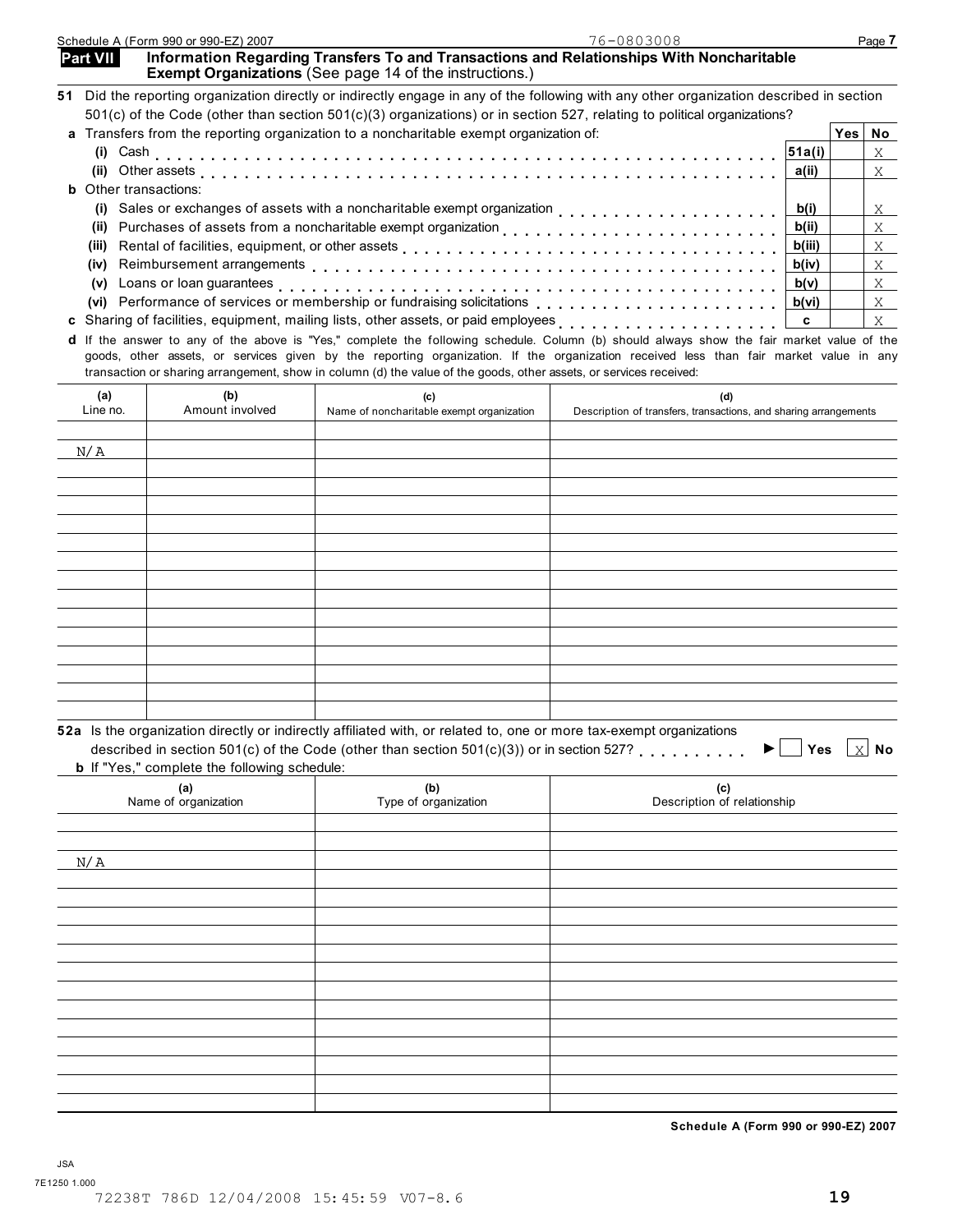**(Form 990, 990-EZ,**

# Internal Revenue Service

OPEN SOURCE MATTERS, INC.

# **Schedule B**  $\left\vert \right\vert$  **Schedule of Contributors**  $\left\vert \right\vert$  **OMB No. 1545-0047**

**or 990-PF)**<br>Department of the Treasury **Contained Act Supplementary Information for** line 1 of Form 990, 990-EZ, and 990-PF (see instructions)

2007

**Name of organization Employer identification number**

**Organization type** (check one):

|--|

| Filers of:         | Section:                                                                  |
|--------------------|---------------------------------------------------------------------------|
| Form 990 or 990-EZ | $\underline{\times}$ 501(c)( <sup>3</sup> ) (enter number) organization   |
|                    | 4947(a)(1) nonexempt charitable trust not treated as a private foundation |
|                    | 527 political organization                                                |
| Form 990-PF        | $501(c)(3)$ exempt private foundation                                     |
|                    | 4947(a)(1) nonexempt charitable trust treated as a private foundation     |
|                    | 501(c)(3) taxable private foundation                                      |

Check if your organization is covered by the **General Rule** or a **Special Rule.** (**Note:** *Only a section 501(c)(7), (8), or (10) organization can check boxes for both the General Rule and a Special Rule - see instructions.)*

## **General Rule -**

 $\boxtimes$  For organizations filing Form 990, 990-EZ, or 990-PF that received, during the year, \$5,000 or more (in money or property) from any one contributor. (Complete Parts I and II.)

## **Special Rules -**

For a section 501(c)(3) organization filing Form 990, or Form 990-EZ, that met the 331/3% support test of the regulations under sections 509(a)(1)/170(b)(1)(A)(vi), and received from any one contributor, during the year, a contribution of the greater of \$5,000 or 2% of the amount on line 1 of these forms. (Complete Parts I and II.)

For a section 501(c)(7), (8), or (10) organization filing Form 990, or Form 990-EZ, that received from any one contributor, during the year, aggregate contributions or bequests of more than \$1,000 for use *exclusively* for religious, charitable, scientific, literary, or educational purposes, or the prevention of cruelty to children or animals. (Complete Parts I, II, and III.)

For a section 501(c)(7), (8), or (10) organization filing Form 990, or Form 990-EZ, that received from any one contributor, during the year, some contributions for use *exclusively* for religious, charitable, etc., purposes, but these contributions did not aggregate to more than \$1,000. (If this box is checked, enter here the total contributions that were received during the year for an *exclusively* religious, charitable, etc., purpose. Do not complete any of the Parts unless the **General Rule** applies to this organization because it received nonexclusively religious, charitable, etc., contributions of \$5,000 or more during the year.)  $\ldots$   $\ldots$   $\ldots$   $\ldots$   $\ldots$   $\ldots$   $\ldots$   $\ldots$   $\ldots$   $\ldots$   $\ldots$   $\ldots$   $\ldots$   $\blacktriangleright$   $\uparrow$ 

**Caution:** *Organizations that are not covered by the General Rule and/or the Special Rules do not file Schedule B (Form 990, 990-EZ, or 990-PF), but they must check the box in the heading of their Form 990, Form 990-EZ, or on line 2 of their Form 990-PF, to certify that they do not meet the filing requirements of Schedule B (Form 990, 990-EZ, or 990-PF).*

**For Paperwork Reduction Act Notice, see the Instructions for Form 990, Form 990-EZ, and Form 990-PF.**

**Schedule B (Form 990, 990-EZ, or 990-PF) (2007)**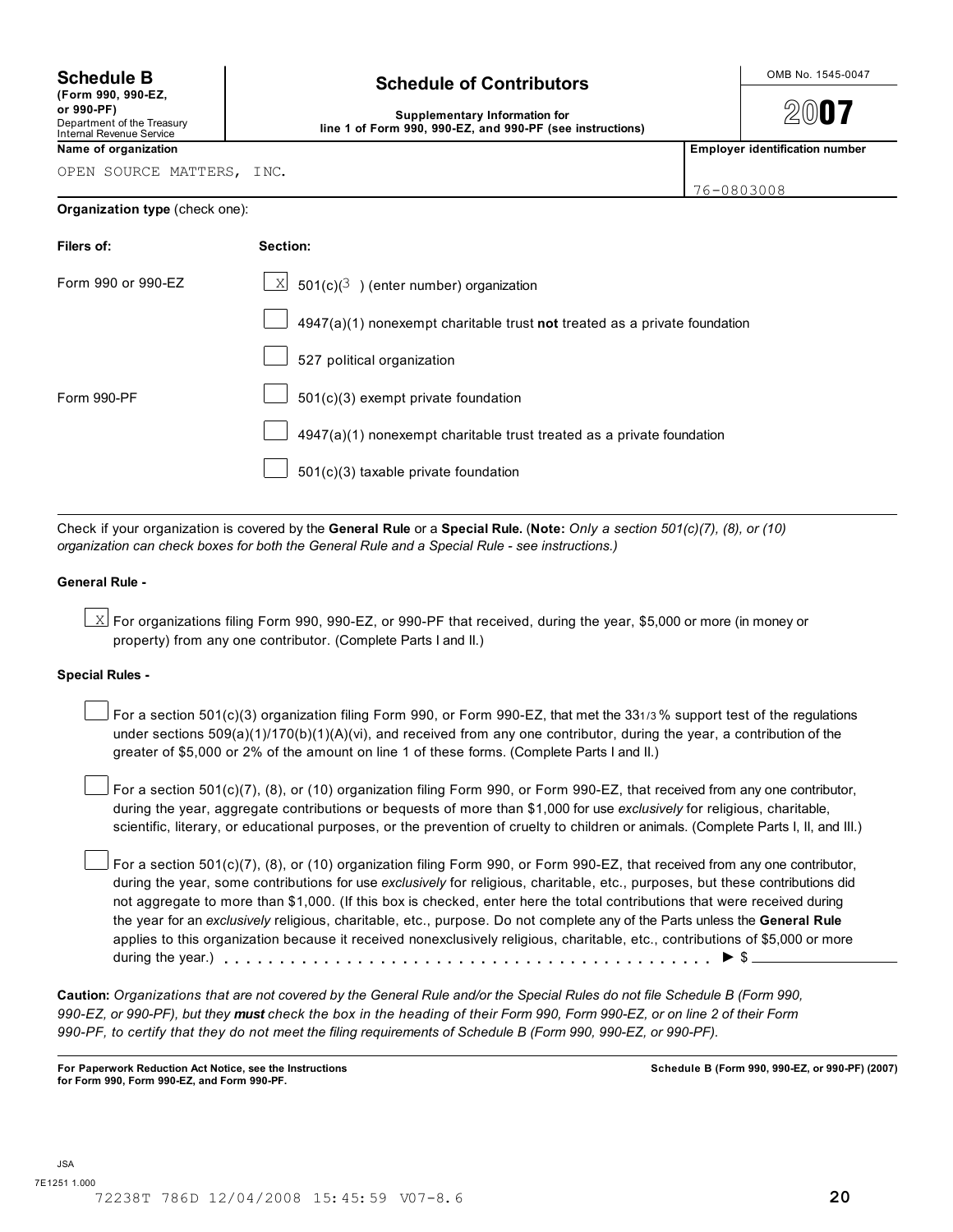**Name of organization Employer identification number** OPEN SOURCE MATTERS, INC.

76-0803008

|  | <b>Part   Contributors (See Specific Instructions.)</b> |  |
|--|---------------------------------------------------------|--|
|  |                                                         |  |

| (a) | (b)                                                           | (c)                            | (d)                                                                                                   |
|-----|---------------------------------------------------------------|--------------------------------|-------------------------------------------------------------------------------------------------------|
| No. | Name, address, and ZIP + 4                                    | <b>Aggregate contributions</b> | Type of contribution                                                                                  |
| 1   | MISC CONTRIBUTIONS                                            | $\mathsf{S}$<br>13,106.        | X<br>Person<br>Payroll<br><b>Noncash</b><br>(Complete Part II if there is<br>a noncash contribution.) |
| (a) | (b)                                                           | (c)                            | (d)                                                                                                   |
| No. | Name, address, and ZIP + 4                                    | <b>Aggregate contributions</b> | Type of contribution                                                                                  |
| 2   | GODADDY. COM INC<br>14455 N HAYDEN RD<br>SCOTTSDALE, AZ 85260 | $\mathfrak{F}$<br>9,710.       | X<br>Person<br>Payroll<br><b>Noncash</b><br>(Complete Part II if there is<br>a noncash contribution.) |
| (a) | (b)                                                           | (c)                            | (d)                                                                                                   |
| No. | Name, address, and ZIP + 4                                    | <b>Aggregate contributions</b> | Type of contribution                                                                                  |
|     |                                                               | \$                             | Person<br>Payroll<br><b>Noncash</b><br>(Complete Part II if there is<br>a noncash contribution.)      |
| (a) | (b)                                                           | (c)                            | (d)                                                                                                   |
| No. | Name, address, and ZIP + 4                                    | <b>Aggregate contributions</b> | Type of contribution                                                                                  |
|     |                                                               | \$                             | Person<br>Payroll<br>Noncash<br>(Complete Part II if there is<br>a noncash contribution.)             |
| (a) | (b)                                                           | (c)                            | (d)                                                                                                   |
| No. | Name, address, and ZIP + 4                                    | <b>Aggregate contributions</b> | Type of contribution                                                                                  |
|     |                                                               | \$                             | Person<br>Payroll<br><b>Noncash</b><br>(Complete Part II if there is<br>a noncash contribution.)      |
| (a) | (b)                                                           | (c)                            | (d)                                                                                                   |
| No. | Name, address, and ZIP + 4                                    | <b>Aggregate contributions</b> | Type of contribution                                                                                  |
|     |                                                               | \$                             | Person<br>Payroll<br>Noncash<br>(Complete Part II if there is<br>a noncash contribution.)             |

**Schedule B (Form 990, 990-EZ, or 990-PF) (2007)** JSA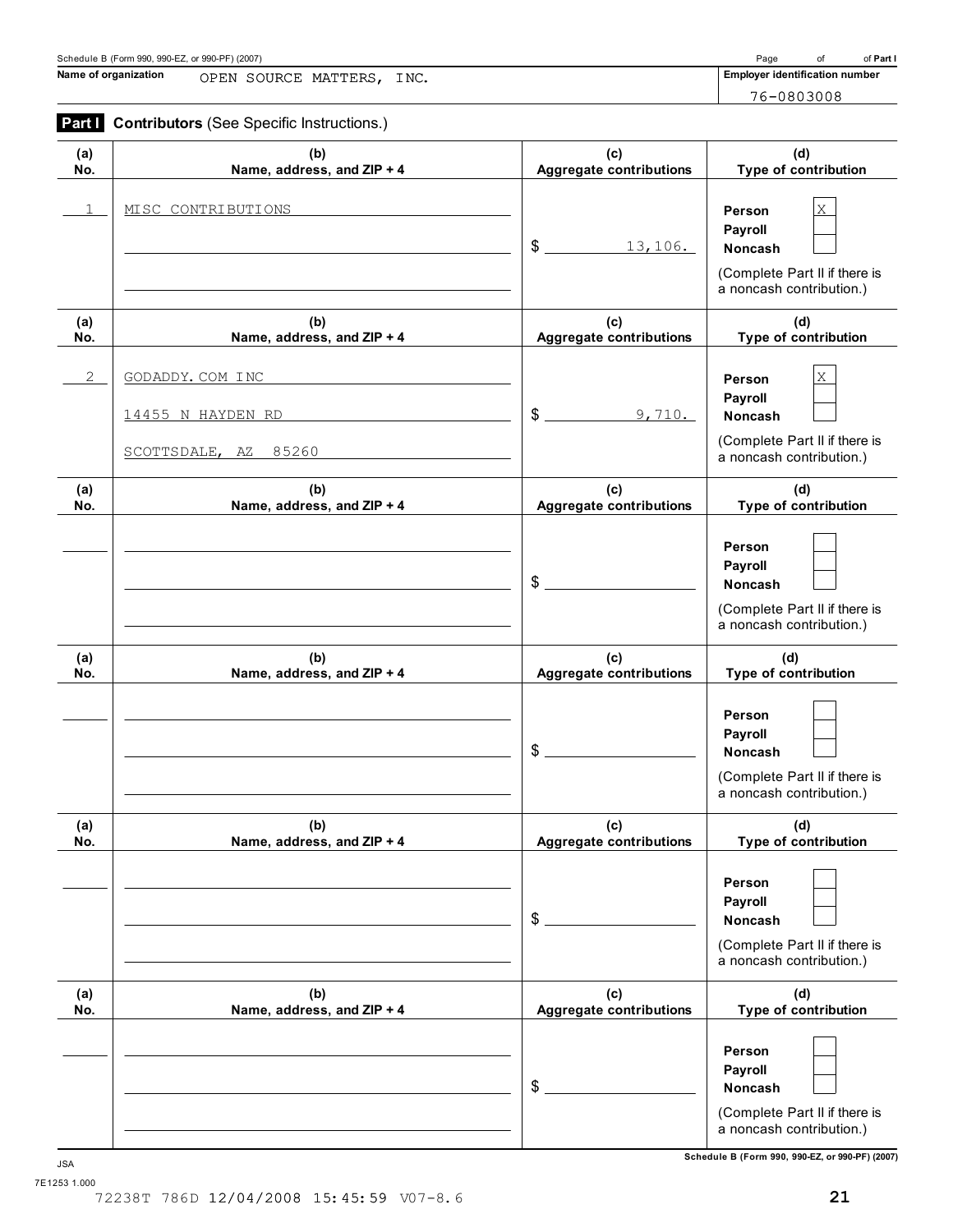### FORM 990, PART I - INTEREST ON SAVINGS AND TEMPORARY CASH INVESTMENTS =====================================================================

DESCRIPTION -----------

AMOUNT

------

4. TOTAL  $4.$ ------------ ============

# STATEMENT 1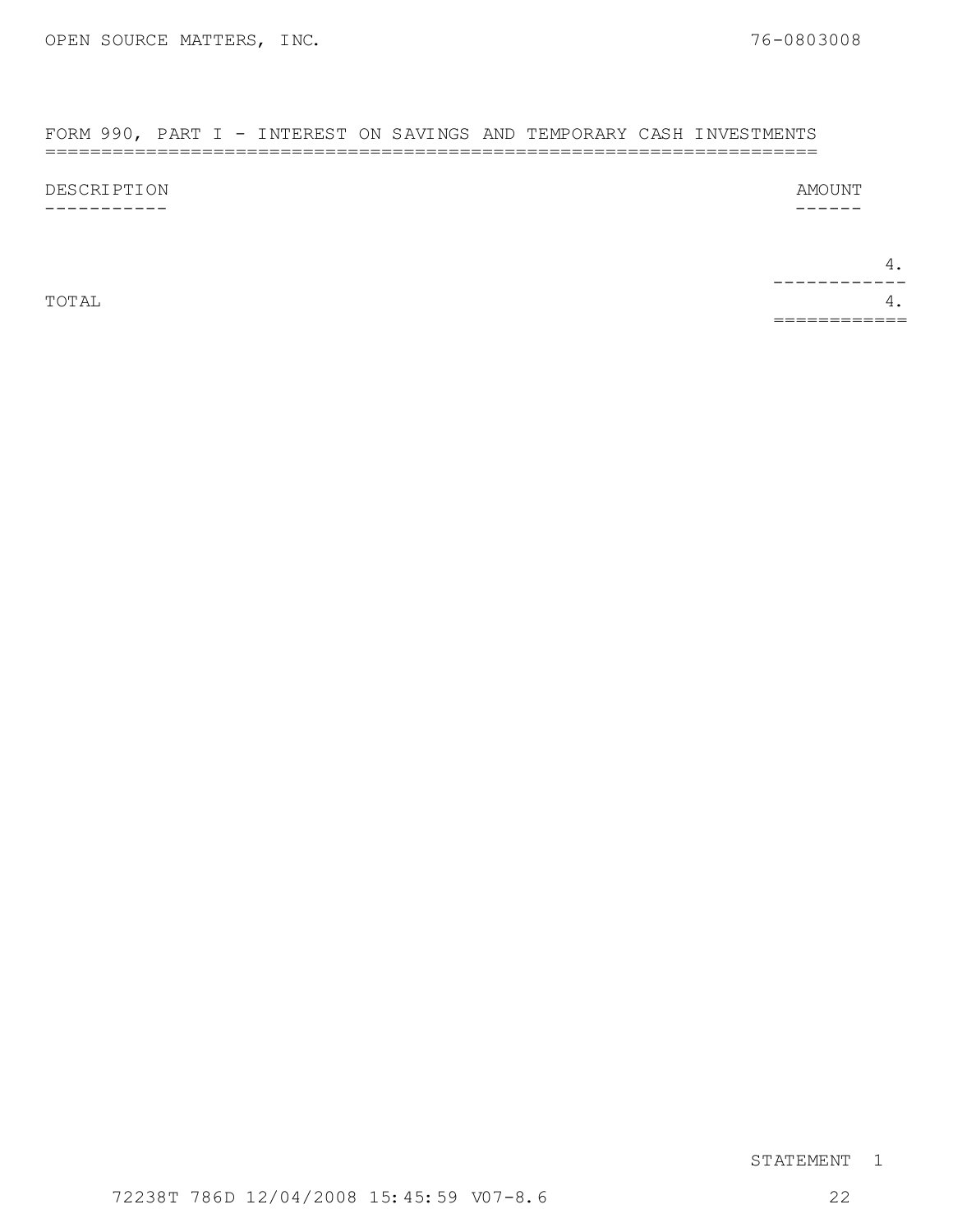### FORM 990, PART I - GROSS SALES AND COST OF GOODS SOLD

=====================================================

|               |                |                 |                |                |                | MINUS:         |                |  |
|---------------|----------------|-----------------|----------------|----------------|----------------|----------------|----------------|--|
|               |                | BEGI NNI NG     |                | SALARIES       |                | ENDING         | COST OF        |  |
| DESCRIPTION   | GROSS SALES    | INVENTORY       | PURCHASES      | AND WAGES      | OTHER COSTS    | INVENTORY      | GOODS SOLD     |  |
| -----------   | -----------    | ---------       | ---------      | ---------      | -----------    | ---------      | ----------     |  |
| PRINTED GOODS | 2,393.         | 878.            | 6,493.         |                |                | 5,201.         | 2,170.         |  |
|               |                |                 |                |                |                |                |                |  |
|               |                |                 |                |                |                |                |                |  |
| TOTALS        | 2,393.         | 878.            | 6,493.         |                |                | 5,201.         | 2,170.         |  |
|               | ______________ | _______________ | -------------- | ______________ | ______________ | ______________ | ______________ |  |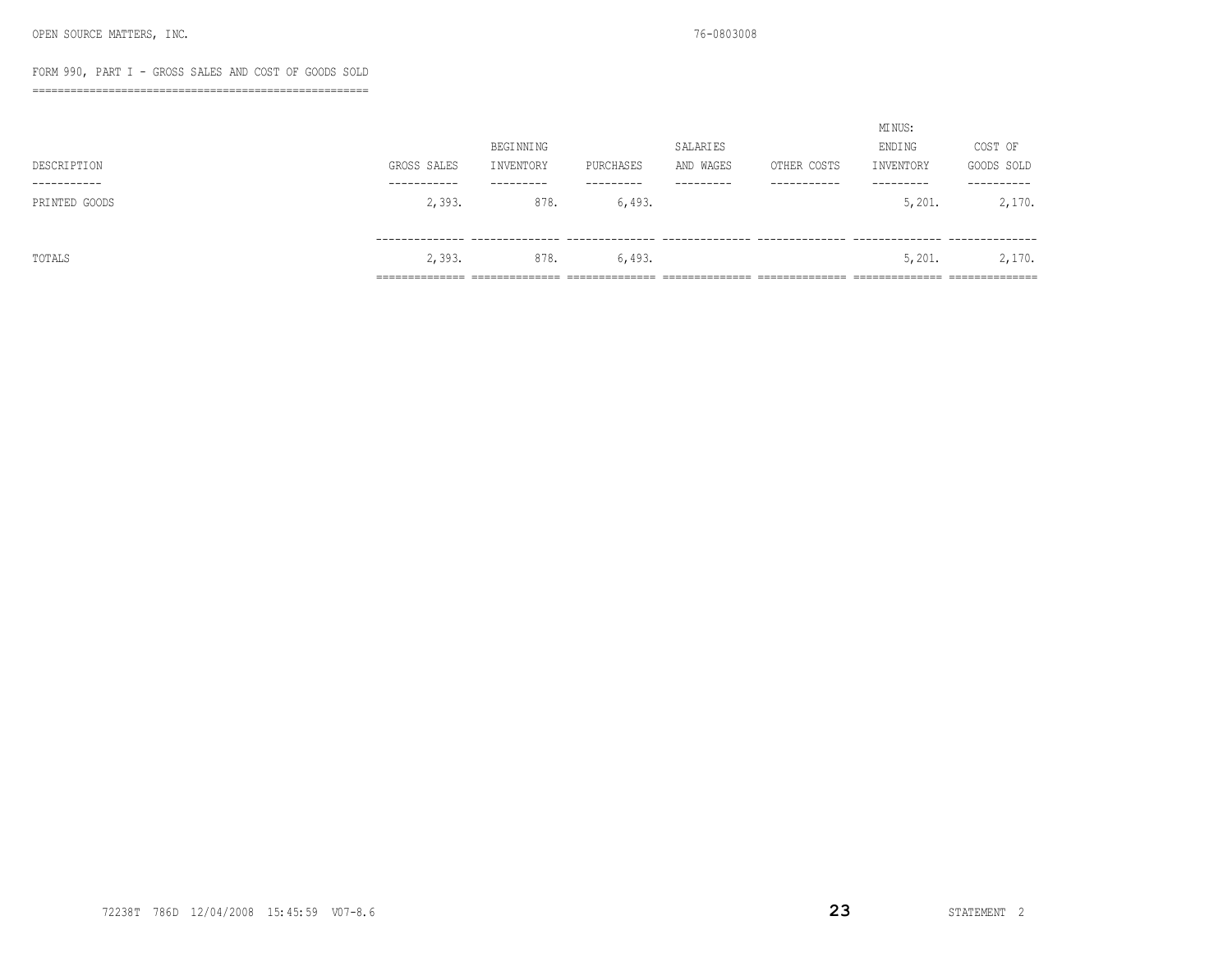$\sqrt{2}$ 

**2007**

| <b>Description of Property</b><br>GENERAL DEPRECIATION |                              |                                |              |                                   |                    |                           |                                                                                         |      |          |             |                                            |                              |
|--------------------------------------------------------|------------------------------|--------------------------------|--------------|-----------------------------------|--------------------|---------------------------|-----------------------------------------------------------------------------------------|------|----------|-------------|--------------------------------------------|------------------------------|
| <b>DEPRECIATION</b>                                    |                              |                                |              |                                   |                    |                           |                                                                                         |      |          |             |                                            |                              |
| Asset description                                      | Date<br>placed in<br>service | Unadjusted<br>Cost<br>or basis | Bus.<br>$\%$ | 179 exp.<br>reduction<br>in basis | Basis<br>Reduction | Basis for<br>depreciation | Beginning Ending<br>Accumulated Accumulated Me-<br>depreciation depreciation thod Conv. |      | Life     | class class | MA Current-year<br>ACRS CRS 179<br>expense | Current-year<br>depreciation |
|                                                        |                              |                                |              |                                   |                    |                           |                                                                                         |      |          |             |                                            |                              |
|                                                        |                              |                                |              |                                   |                    |                           |                                                                                         |      |          |             |                                            |                              |
|                                                        |                              |                                |              |                                   |                    |                           |                                                                                         |      |          |             |                                            |                              |
|                                                        |                              |                                |              |                                   |                    |                           |                                                                                         |      |          |             |                                            |                              |
|                                                        |                              |                                |              |                                   |                    |                           |                                                                                         |      |          |             |                                            |                              |
|                                                        |                              |                                |              |                                   |                    |                           |                                                                                         |      |          |             |                                            |                              |
|                                                        |                              |                                |              |                                   |                    |                           |                                                                                         |      |          |             |                                            |                              |
|                                                        |                              |                                |              |                                   |                    |                           |                                                                                         |      |          |             |                                            |                              |
|                                                        |                              |                                |              |                                   |                    |                           |                                                                                         |      |          |             |                                            |                              |
|                                                        |                              |                                |              |                                   |                    |                           |                                                                                         |      |          |             |                                            |                              |
|                                                        |                              |                                |              |                                   |                    |                           |                                                                                         |      |          |             |                                            |                              |
|                                                        |                              |                                |              |                                   |                    |                           |                                                                                         |      |          |             |                                            |                              |
|                                                        |                              |                                |              |                                   |                    |                           |                                                                                         |      |          |             |                                            |                              |
|                                                        |                              |                                |              |                                   |                    |                           |                                                                                         |      |          |             |                                            |                              |
|                                                        |                              |                                |              |                                   |                    |                           |                                                                                         |      |          |             |                                            |                              |
|                                                        |                              |                                |              |                                   |                    |                           |                                                                                         |      |          |             |                                            |                              |
|                                                        |                              |                                |              |                                   |                    |                           |                                                                                         |      |          |             |                                            |                              |
|                                                        |                              |                                |              |                                   |                    |                           |                                                                                         |      |          |             |                                            |                              |
|                                                        |                              |                                |              |                                   |                    |                           |                                                                                         |      |          |             |                                            |                              |
|                                                        |                              |                                |              |                                   |                    |                           |                                                                                         |      |          |             |                                            |                              |
| Less: Retired Assets                                   |                              |                                |              |                                   |                    |                           |                                                                                         |      |          |             |                                            |                              |
| Subtotals                                              |                              |                                |              |                                   |                    |                           |                                                                                         |      |          |             |                                            |                              |
| <b>Listed Property</b>                                 |                              |                                |              |                                   |                    |                           |                                                                                         |      |          |             |                                            |                              |
| COMPUTER HARDWARE                                      | 12/07/2007                   | 7,422.                         | 100.000      |                                   |                    | 7,422.                    | 186. SL                                                                                 |      | MQ 5.000 | 5           |                                            | 186.                         |
|                                                        |                              |                                |              |                                   |                    |                           |                                                                                         |      |          |             |                                            |                              |
|                                                        |                              |                                |              |                                   |                    |                           |                                                                                         |      |          |             |                                            |                              |
|                                                        |                              |                                |              |                                   |                    |                           |                                                                                         |      |          |             |                                            |                              |
| Less: Retired Assets                                   |                              |                                |              |                                   |                    |                           |                                                                                         |      |          |             |                                            |                              |
| Subtotals                                              |                              | 7,422.                         |              |                                   |                    | 7,422.                    | 186.                                                                                    |      |          |             |                                            | 186.                         |
| TOTALS.                                                |                              | 7,422.                         |              |                                   |                    | 7,422.                    | 186.                                                                                    |      |          |             |                                            | 186.                         |
| <b>AMORTIZATION</b>                                    |                              |                                |              |                                   |                    |                           |                                                                                         |      |          |             |                                            |                              |
|                                                        | Date<br>placed in            | Cost<br>or                     |              |                                   |                    |                           | Accumulated Accumulated                                                                 |      |          |             |                                            | Current-year                 |
| Asset description                                      | service                      | basis                          |              |                                   |                    |                           | amortization   amortization   Code                                                      | Life |          |             |                                            | amortization                 |
|                                                        |                              |                                |              |                                   |                    |                           |                                                                                         |      |          |             |                                            |                              |
|                                                        |                              |                                |              |                                   |                    |                           |                                                                                         |      |          |             |                                            |                              |
|                                                        |                              |                                |              |                                   |                    |                           |                                                                                         |      |          |             |                                            |                              |
|                                                        |                              |                                |              |                                   |                    |                           |                                                                                         |      |          |             |                                            |                              |
|                                                        |                              |                                |              |                                   |                    |                           |                                                                                         |      |          |             |                                            |                              |
|                                                        |                              |                                |              |                                   |                    |                           |                                                                                         |      |          |             |                                            |                              |

\*Assets Retired JSA 7X9024 1.000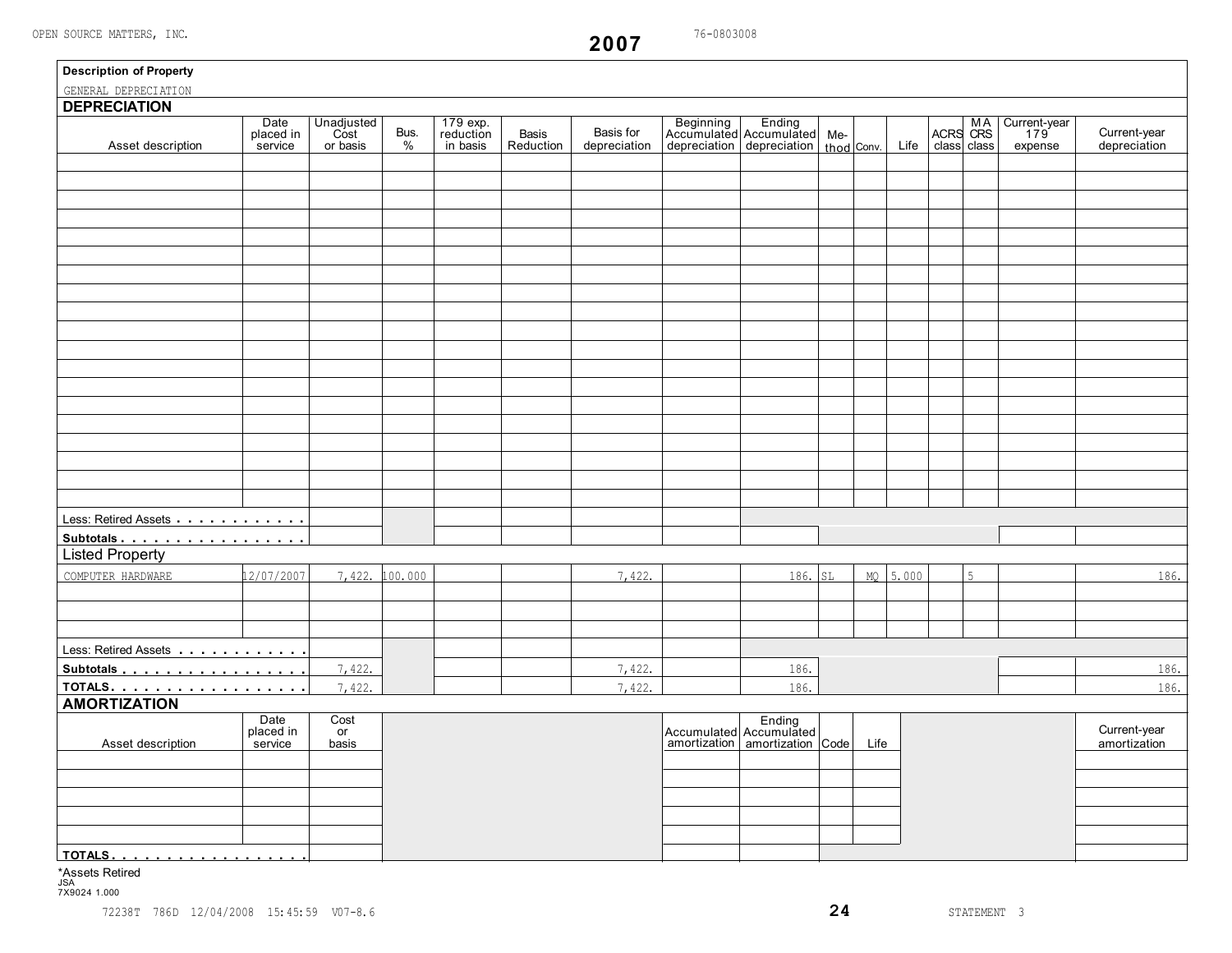# FORM 990, PART II - OTHER EXPENSES

==================================

| DESCRIPTION           | TOTAL     | PROGRAM<br>SERVICES | MANAGEMENT<br>AND GENERAL |
|-----------------------|-----------|---------------------|---------------------------|
|                       |           |                     |                           |
| DUE & SUBSCRIPTIONS   | 529.      |                     | 529.                      |
| BANK SERVICE CHARGES  | 674.      |                     | 674.                      |
| TRAVEL \$ CONFERENCES | 85,869.   | 85,869.             |                           |
| WEBSITE EXPENSE       | 4,132.    | 4,132.              |                           |
| HOSTING EXPENSE       | 19,540.   | 19,540.             |                           |
| LICENSES & FEES       | 913.      | 913.                |                           |
| UBIT TAXES            | 29, 294.  |                     | 29, 294.                  |
| PROMOTIONS            | 5, 112.   | 5, 112.             |                           |
| TOTALS                | 146,063.  | 115,566.            | 30,497.                   |
|                       | _________ |                     |                           |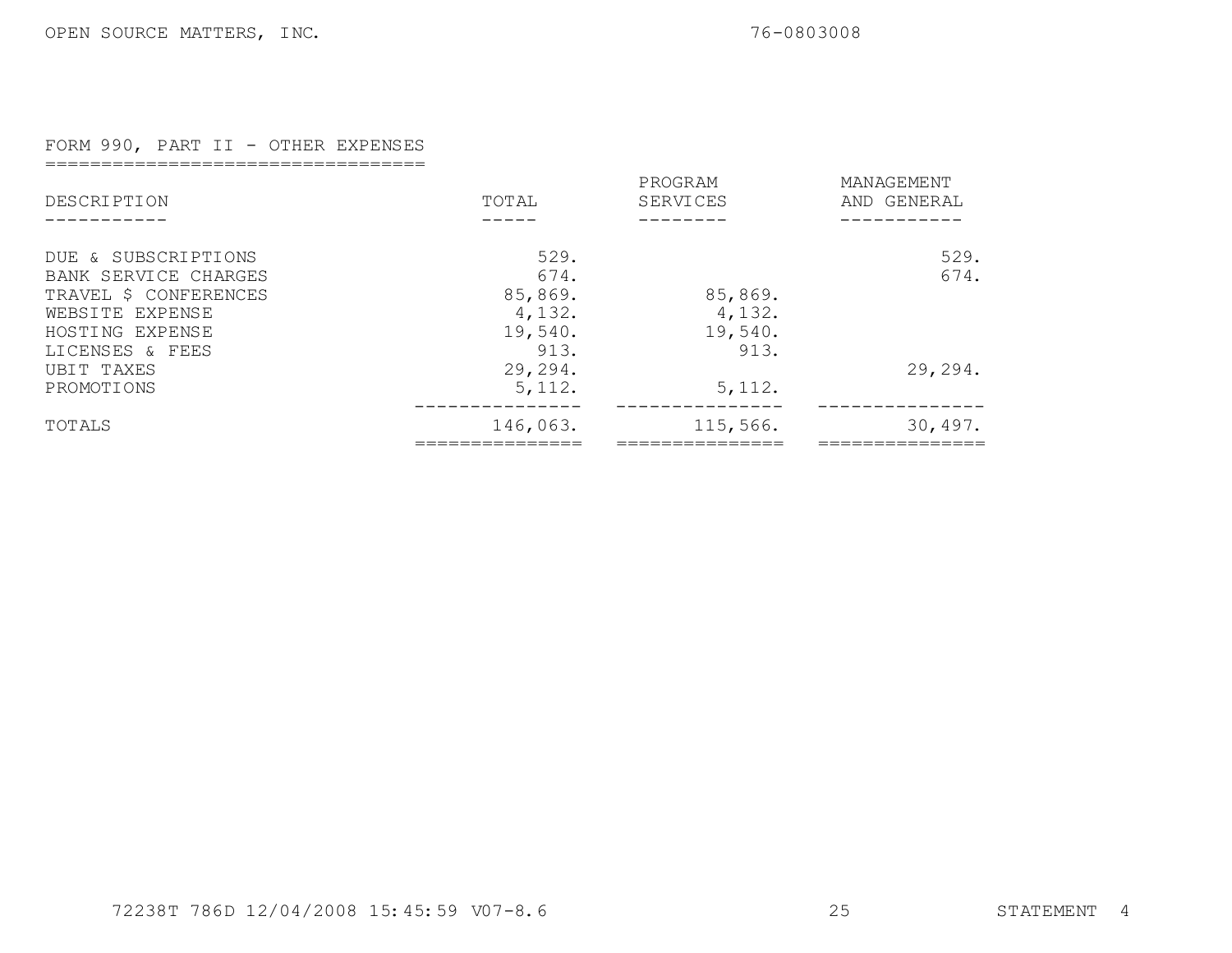FORM 990, PART III - ORGANIZATION'S PRIMARY EXEMPT PURPOSE ==========================================================

SUPPORT JOOMLA! OPEN SOURCE CONTENT MANAGEMENT SYSTEM. JOOLMLA! IS AN OPENSOURCE WEB BASED CONTENT MANAGEMENT SYSTEM WHICH IS FREE AND AVAILABLE TO ANYONE. THE CORE TEAM OF JOOMLA! IS COMPRISED OF VOLUNTEERS WHO HELP IN DETERMINING THE DIRECTION OF THE PROJECT. OPEN SOURCE MATTERS, INC PROVIDES RESOURCES FOR TRAVEL CONFERENCES, LEGAL AND PROFESSIONAL SUPPORT.

# STATEMENT 5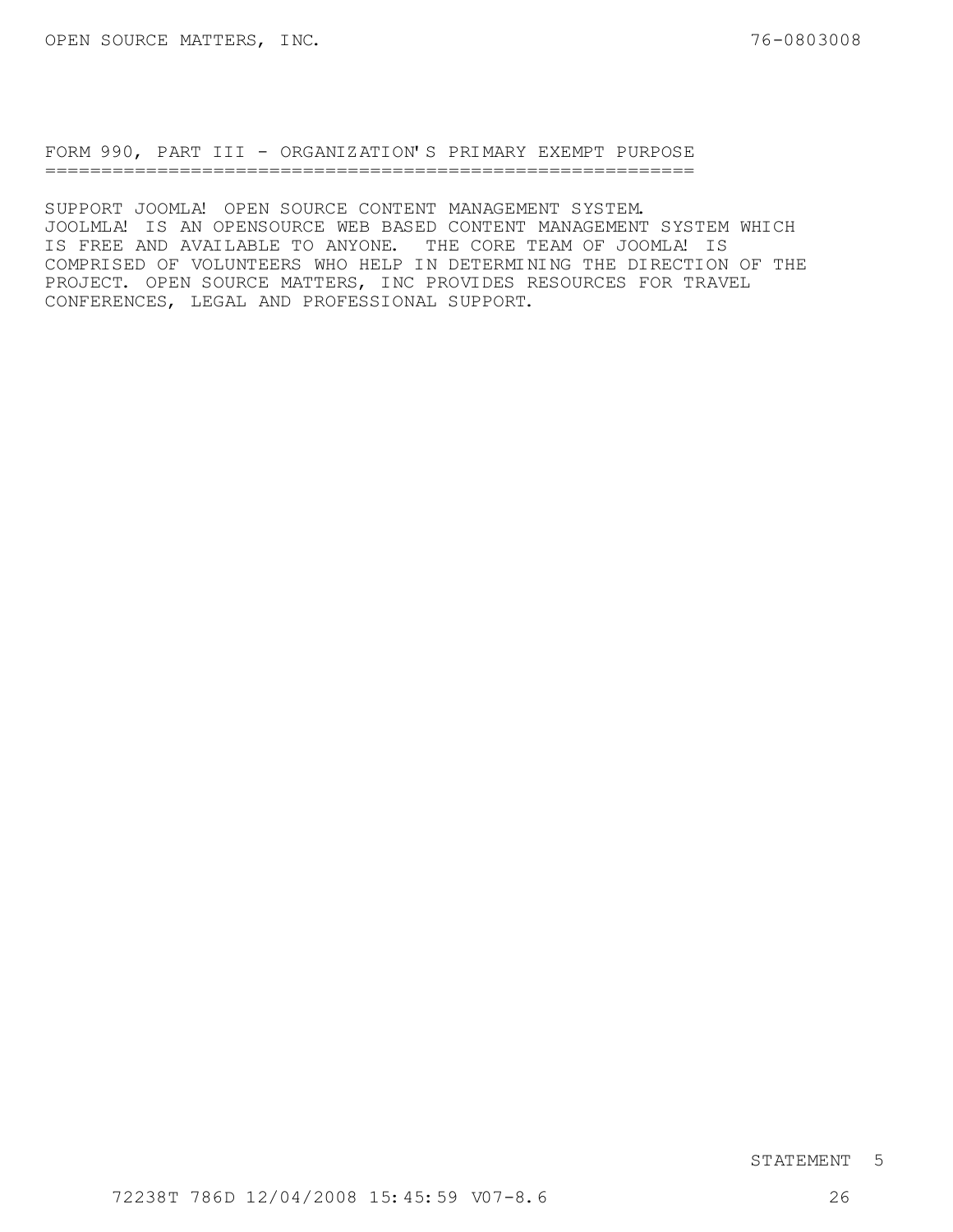FORM 990, PART IV - RECEIVABLES DUE FROM OFFICERS, ETC.

| BORROWER: FUNDS FOR EQUIPMENT PURCHASE |        |                                   |        |
|----------------------------------------|--------|-----------------------------------|--------|
| ORIGINAL AMOUNT:                       | 2,250. |                                   |        |
| DATE OF NOTE: 12/15/2007               |        |                                   |        |
| MATURITY DATE: 01/15/2008              |        |                                   |        |
| PURPOSE OF LOAN:                       |        | CASH TO PURCHASE NEEDED EQUIPMENT |        |
|                                        |        |                                   | 2,250. |
|                                        |        |                                   |        |
|                                        |        |                                   |        |

TOTAL ENDING RECEIVABLES DUE FROM OFFICERS, ETC. 2,250. ===============

# STATEMENT 6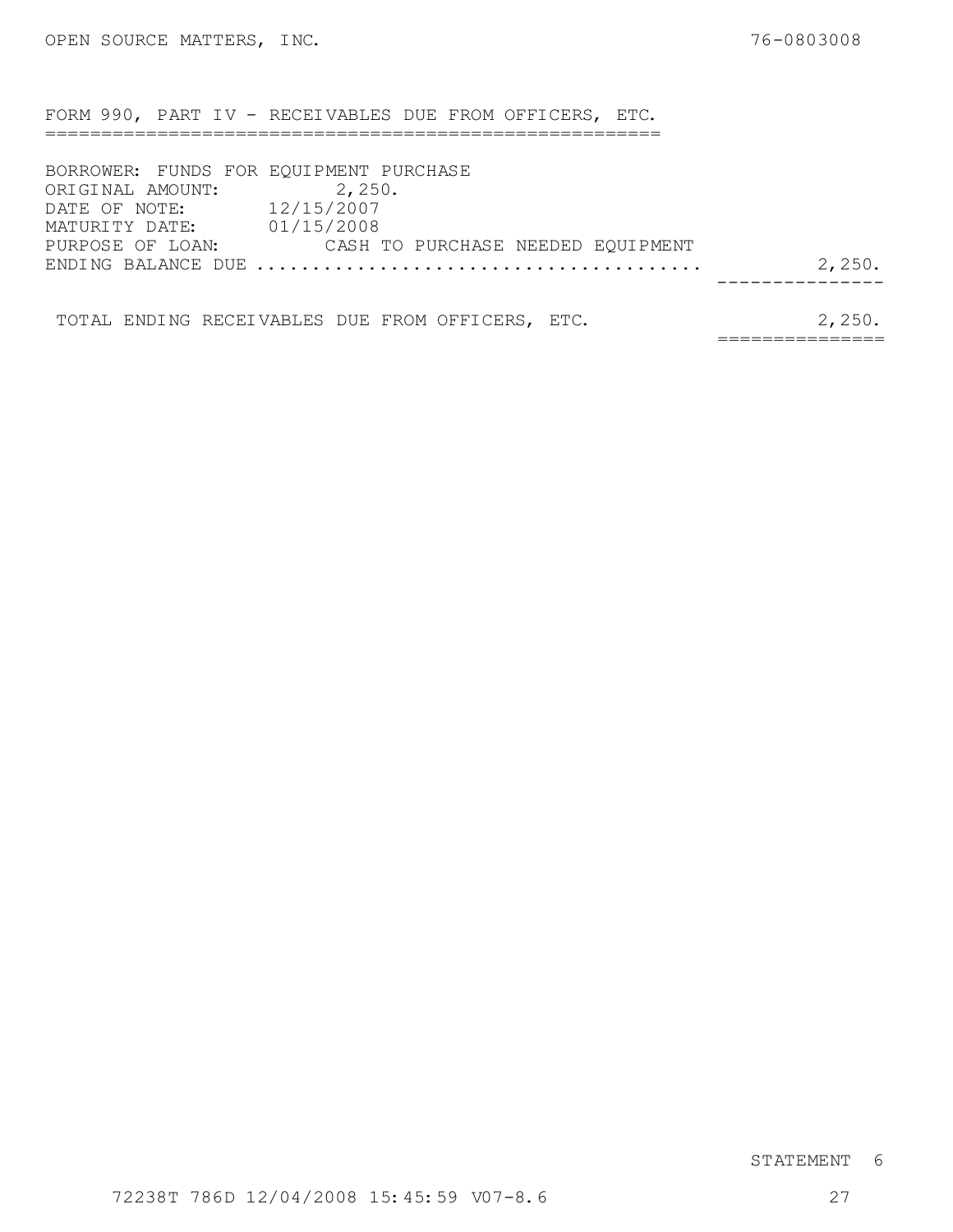### LAND, BUILDINGS, EQUIPMENT NOT HELD FOR INVESTMENT

==================================================

### FIXED ASSET DETAIL ACCUMULATED DEPRECIATION DETAIL

|                        | METHOD/  | BEGINNING                 |            |            | ENDING                   | <b>BEGINNING</b>          |            |            | ENDING                   |  |
|------------------------|----------|---------------------------|------------|------------|--------------------------|---------------------------|------------|------------|--------------------------|--|
| ASSET DESCRIPTION      | CLASS    | <b>BALANCE</b>            | ADDITIONS  | DISPOSALS  | BALANCE                  | <b>BALANCE</b>            | ADDITIONS  | DISPOSALS  | <b>BALANCE</b>           |  |
| ---------------------- | -------- | ----------                | ---------- | ---------- | ----------               | ----------                | ---------- | ---------- | ----------               |  |
| COMPUTER HARDWARE      | Мb       |                           | .422.      |            | ,422.                    |                           | 186.       |            | 186                      |  |
|                        |          | -----------               |            |            | ----------               | -----------               |            |            | ----------               |  |
| TOTALS                 |          |                           |            |            | 7,422.                   |                           |            |            | 186                      |  |
|                        |          | ___________<br>---------- |            |            | __________<br>---------- | ___________<br>---------- |            |            | __________<br>---------- |  |